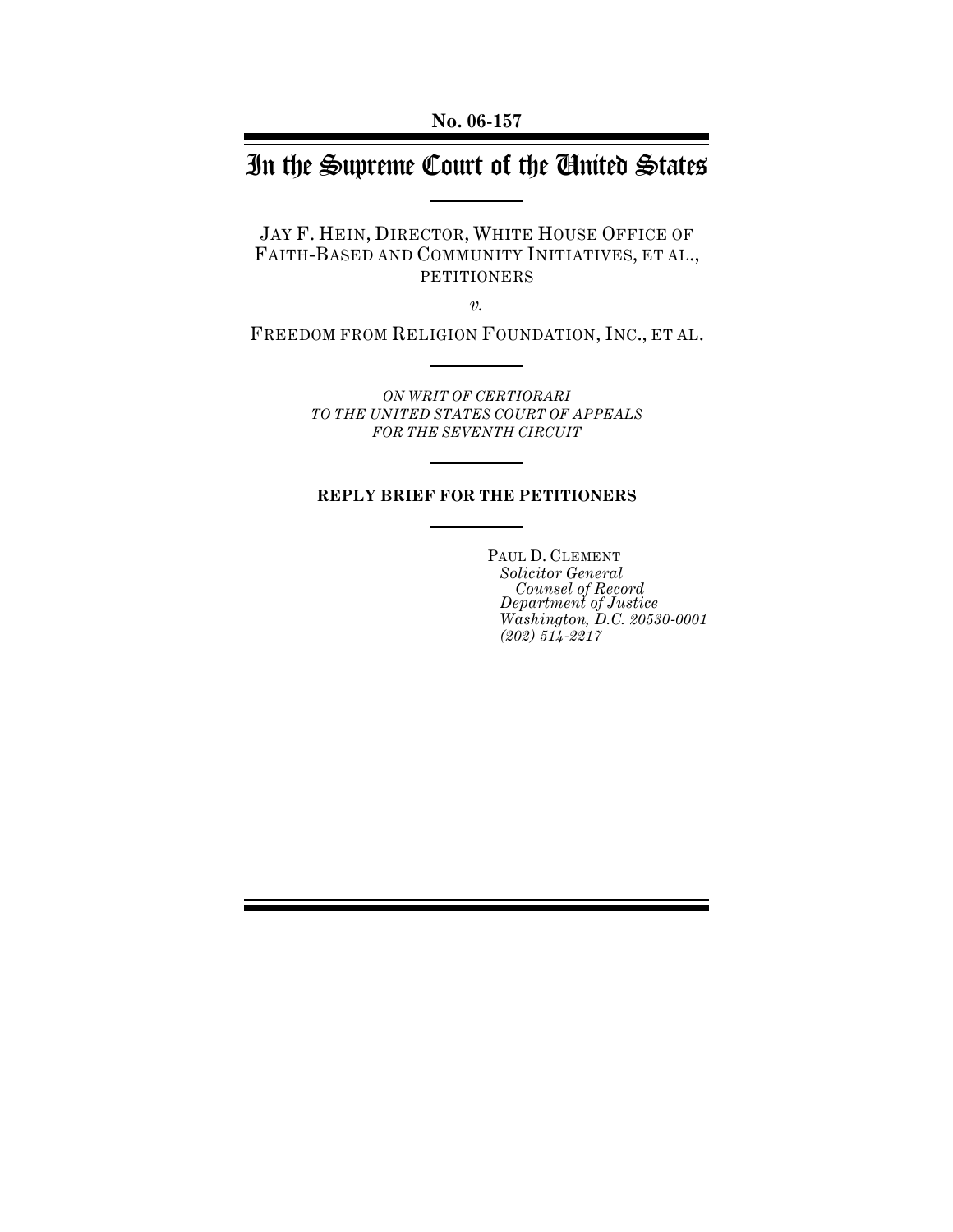## **TABLE OF CONTENTS**

|    |                                                                                                     | Page |
|----|-----------------------------------------------------------------------------------------------------|------|
| А. | <i>Flast</i> is carefully limited to challenges to                                                  |      |
|    | Congress's exercise of its taxing and spending                                                      |      |
|    |                                                                                                     |      |
|    | 1. History and precedent require a challenge to                                                     |      |
|    |                                                                                                     |      |
|    | 2. Respondents do not challenge the                                                                 |      |
|    | constitutionality of federal law as applied  7                                                      |      |
|    |                                                                                                     |      |
|    | b. Established usage $\dots\dots\dots\dots\dots\dots\dots\dots$                                     |      |
|    | c. Constitutional limits $\dots\dots\dots\dots\dots\dots\dots$                                      |      |
|    | B. Flast is limited to challenging congressionally                                                  |      |
|    | directed disbursements of funds outside the                                                         |      |
|    | government $\ldots \ldots \ldots \ldots \ldots \ldots \ldots \ldots \ldots \ldots \ldots \ldots$ 16 |      |

# **TABLE OF AUTHORITIES**

## Cases:

# (I)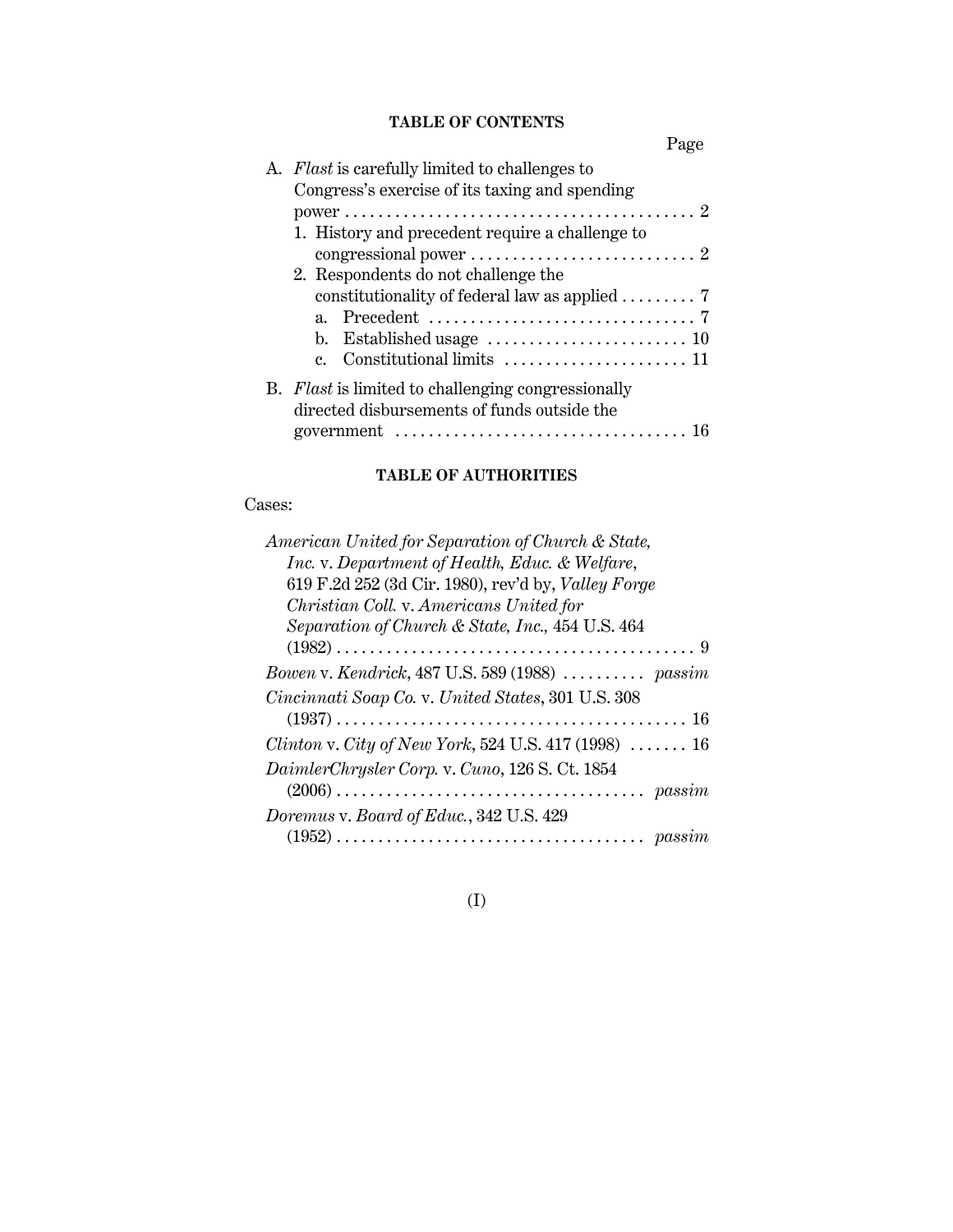| Cases-Continued:                                                                                                                                                                                                                                                                                                                                                                                      | Page |
|-------------------------------------------------------------------------------------------------------------------------------------------------------------------------------------------------------------------------------------------------------------------------------------------------------------------------------------------------------------------------------------------------------|------|
| <i>Everson v. Board of Educ.</i> , 330 U.S. $1(1947)$ 18<br>Frothingham v. Mellon, 262 U.S. 447 (1923)  14<br>Johanns v. Livestock Mktg. Ass'n, 544 U.S. 550 (2005) 10<br>Late Corp. of the Church of Jesus Christ of Latter-<br>Day Saints v. United States, 136 U.S. $1(1890)$ 8<br>Lujan v. Defenders of Wildlife, 504 U.S. 555 (1992) $\ldots$ 13<br>Northeastern Fla. Ch. of the Associated Gen. |      |
| Contractors v. City of Jacksonville, 508 U.S. 656<br>OPM v. Richmond, 496 U.S. 414 (1990)  16<br>Schlesinger v. Reservists Comm. to Stop the War, 418                                                                                                                                                                                                                                                 |      |
| School District of Abington Township v. Schempp,<br>Tenneessee v. Lane, 541 U.S. 509 (2004)  10<br>United States v. Richardson, 418 U.S. $166(1974)$ $2,3$<br>Valley Forge Christian Coll. v. Americans United for<br>Separation of Church & State, Inc., 454 U.S. 464                                                                                                                                |      |
|                                                                                                                                                                                                                                                                                                                                                                                                       |      |

Constitution, statutes, and regulations:

# U.S. Const.:

| Amend. I (Establishment Clause)  passim |  |
|-----------------------------------------|--|
|                                         |  |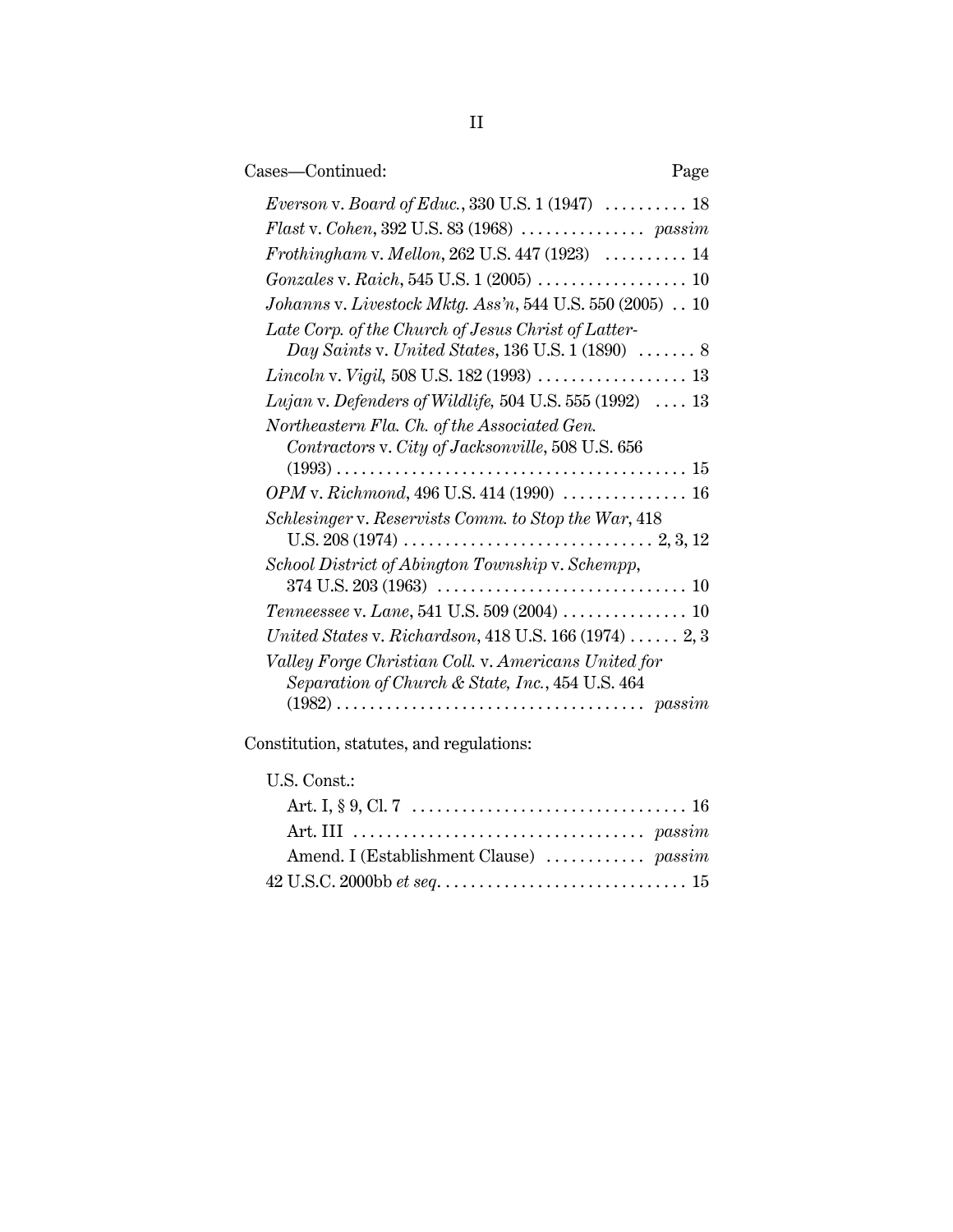| Statute and regulations-Continued:             |
|------------------------------------------------|
| 34 C.F.R. (1980):                              |
|                                                |
|                                                |
| Miscellaneous:                                 |
| Michael W. McConnell, <i>Establishment and</i> |
| Disestablishment at the Founding, Pt. 1:       |
| Establishment of Religion, 44 Wm. & Mary L.    |

Rev. 2105 (2003) . . . . . . . . . . . . . . . . . . . . . . . . . . . . . . . 8, 18

III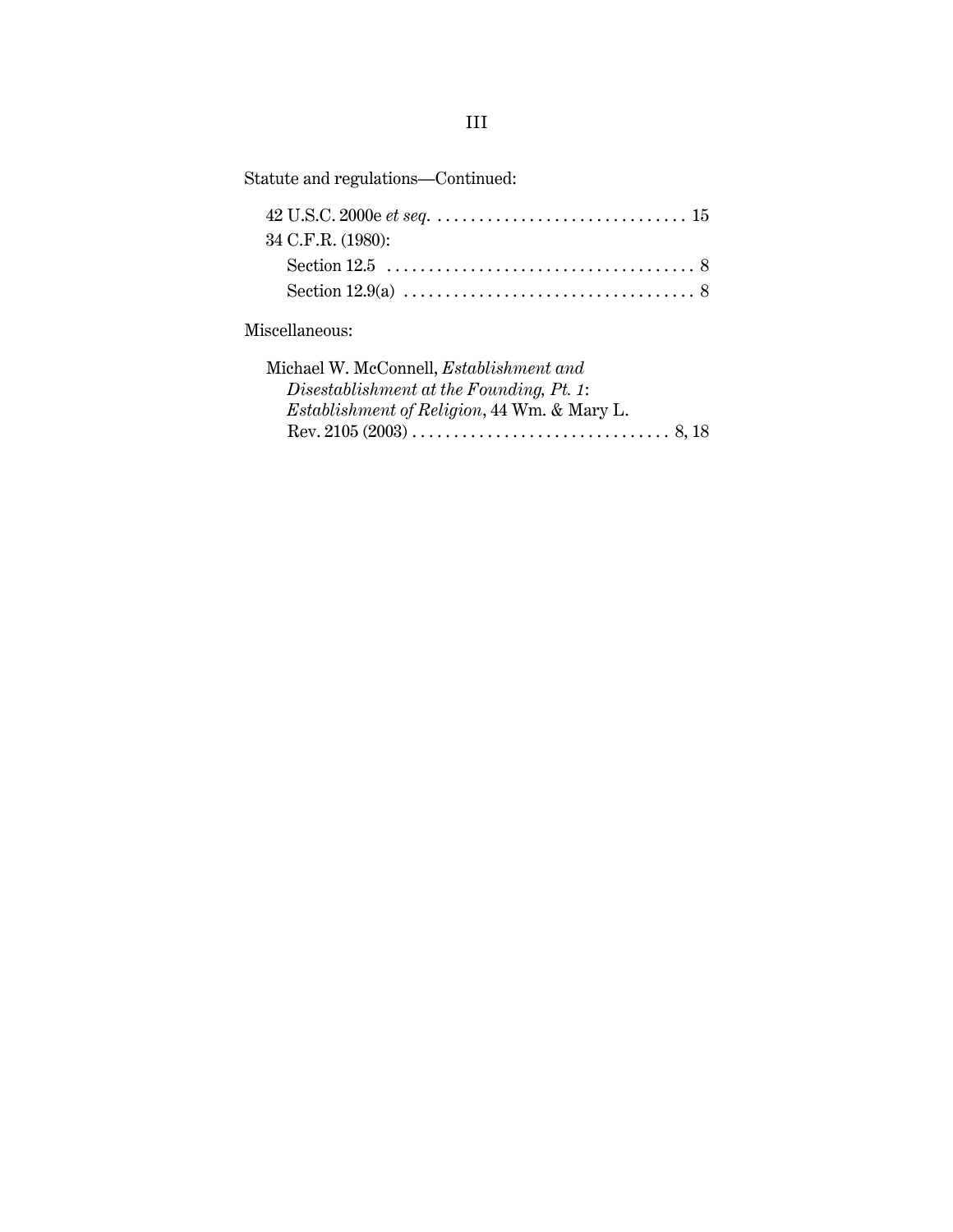Respondents' brief reads as if taxpayer standing is the rule under our Constitution, not a narrow exception. But the "general rule" is that taxpayers *lack* standing to challenge government action, no matter how unconstitutional they may allege it to be. *Bowen* v. *Kendrick*, 487 U.S. 589, 618 (1988). That principle is firmly grounded in Article III and the separation of powers. See *Daimler-Chrysler Corp.* v. *Cuno*, 126 S. Ct. 1854, 1860-1864 (2006). In *Flast* v. *Cohen*, 392 U.S. 83 (1968), the Court recognized a narrow exception to that rule for a limited subset of Establishment Clause challenges. In so doing, the Court specifically declined the suggestion of Justice Douglas to allow all taxpayer suits, see *id*. at 107-114, and of Justice Fortas to allow taxpayer suits for all Establishment Clause claims, *id*. at 115-116. Instead, this Court in *Flast* and in the four decades since has carefully confined taxpayer standing to suits that meet two criteria. First, the suit must challenge "*only* \* \* \* exercises of *congressional* power under the taxing and spending clause of Art. I, § 8, of the Constitution." *Id*. at 102 (emphasis added). Second, the challenge must seek to vindicate the Establishment Clause's specific limitation on that congressional power. *Ibid*.; see *DaimlerChrysler*, 126 S. Ct. at 1864.

Respondents seek to discard both prongs and subsume the standing inquiry into a single question of traceability. But this Court has never conceptualized the *Flast* nexus requirements as a traceability standard. In any event, respondents clearly have something much grander than the mere reconception of existing limits in mind. Their effort to recast taxpayer standing doctrine as a traceability requirement appears designed to water down the requirements of *Flast* sufficiently to allow their suit to proceed. Their traceability test, however, offers nothing of substance to distinguish their current challenges from those they have apparently abandoned (such as their initial complaint alleging an Establishment Clause violation based on a single speech by the Education Secre-

(1)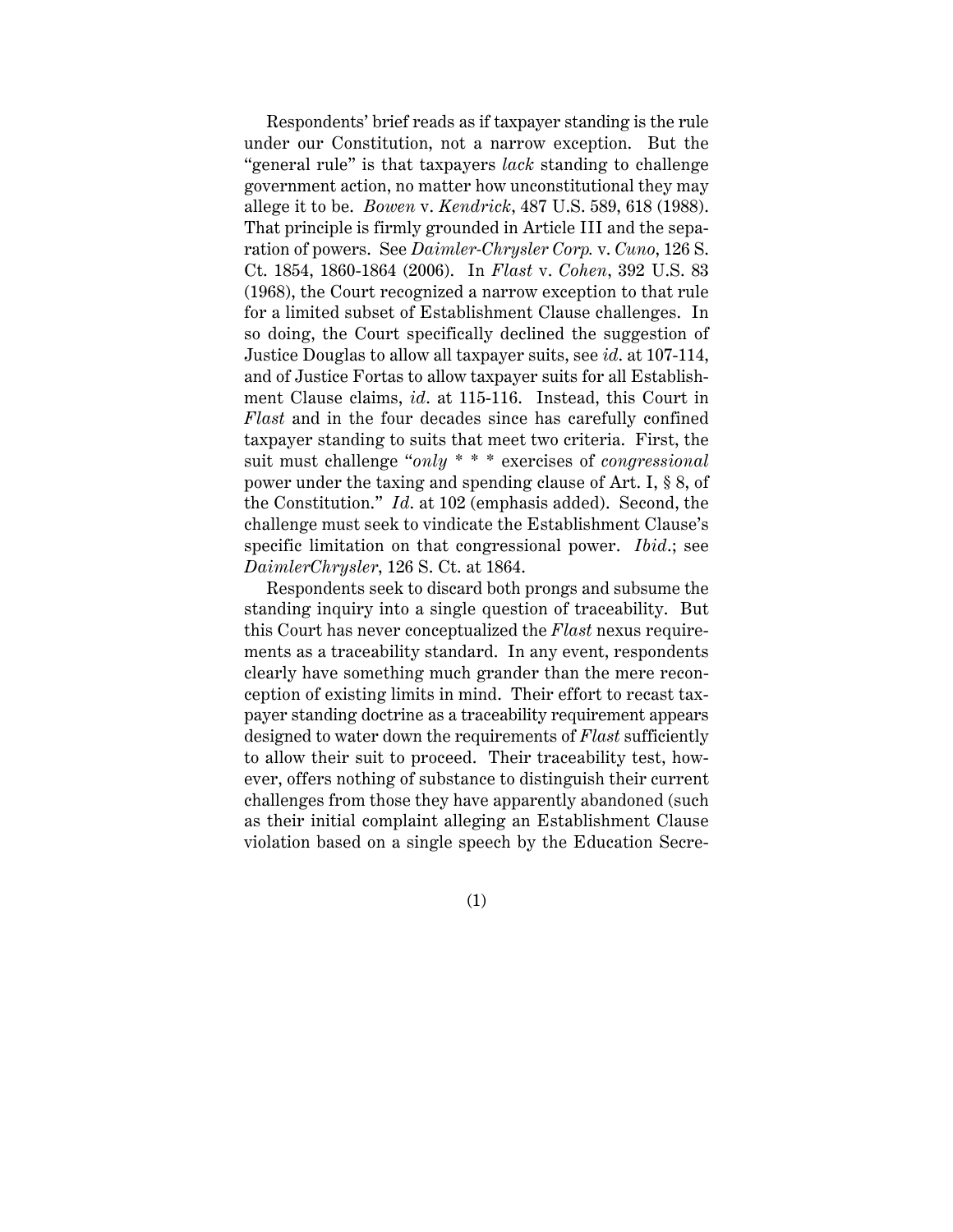tary) or from any other Executive Branch action financed by appropriations. Respondents prudently abandon even the Seventh Circuit's de minimis exception (Br. 20 n.6), but fail to explain why their traceability standard does not allow taxpayer standing to challenge each and every Executive Branch action alleged to violate the Establishment Clause.

Rather than replace something with nothing, this Court should reaffirm the limited nature of the *Flast* exception. *Flast* recognized a narrow exception for exercises of congressional taxing and spending authority that, by transferring government largesse to outside entities for religious use, could be conceived of as the functional equivalent of statecompelled tithes. Both this Court's precedent and the constitutional commands of Article III preclude any expansion of taxpayer standing beyond that specific context. And respondents, who allege that Executive officials are unlawfully participating in conferences and making speeches that are funded in the most indirect means through general appropriations, have not come close to satisfying *Flast*'s established elements, much less the requirements of Article III.

#### **A.** *Flast* **Is Carefully Limited To Challenges To Congress's Exercise Of Its Taxing And Spending Power**

#### *1. History and Precedent Require a Challenge to Congressional Power*

Five times this Court has addressed the elements of taxpayer standing under *Flast* and five times this Court has held that an indispensable element is a challenge to Congress's taxing and spending power.<sup>1</sup> That is the "only" type of suit permitted. *Valley Forge Christian Coll.* v. *Americans United*

<sup>1</sup> See *Kendrick*, 487 U.S. at 619-620; *Valley Forge Christian Coll.* v. *Americans United for Separation of Church & State, Inc.,* 454 U.S. 464, 479 (1982); *Schlesinger* v. *Reservists Comm. to Stop the War*, 418 U.S. 208, 225 n.15 (1974); *United States* v. *Richardson*, 418 U.S. 166, 175 (1974); *Flast*, 392 U.S. at 102; see also *DaimlerChrysler*, 126 S. Ct. at 1864.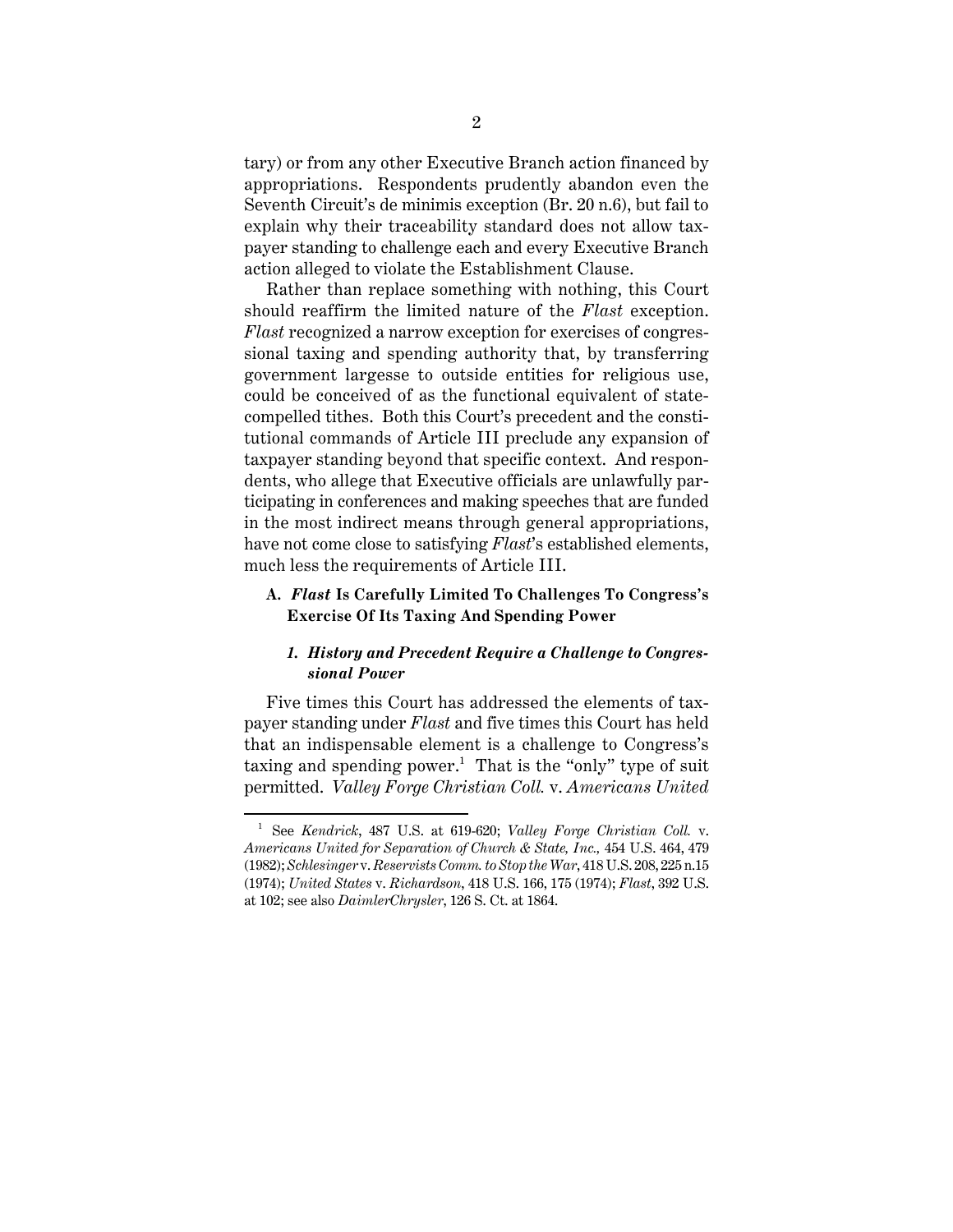*for Separation of Church & State, Inc.*, 454 U.S. 464, 479 (1982); *Flast*, 392 U.S. at 102. Where, by contrast, responsibility for the allegedly unconstitutional conduct lies in the exercise of Executive Branch power, taxpayer standing has been denied. A constitutional objection to "a particular Executive Branch action arguably authorized by [an] Act [of Congress]" will not suffice. *Valley Forge*, 454 U.S. at 479.<sup>2</sup> Indeed, this Court in *Valley Forge* was clear that the challenge there "[was] deficient in two respects:" not just that the only congressional authority at issue was the Property Clause, but also the simple fact that the target of their challenge was "not a congressional action," but an executive action. *Ibid.* Moreover, the Court has repeatedly rejected standing for challenges to executive actions, notwithstanding that all of the challenged Executive Branch activities necessarily entailed the use and expenditure of appropriated funds.<sup>3</sup>

The restriction of taxpayer standing to challenges to congressional taxing and spending is constitutionally compelled. Taxpayers generally lack Article III standing. See Pet. Br. 12-16. *Flast* found Article III satisfied only with respect to a "specific evil[] feared by those who drafted the Establishment Clause," which was that Congress's taxing and spending power would be used to "force a citizen to contribute three pence only of his property for the support of any one establishment." 392 U.S. at 103. Although other government action—congressional or executive—can violate the Establishment Clause, only congressional exercises of the taxing and

<sup>&</sup>lt;sup>2</sup> See *Schlesinger*, 418 U.S. at 228 & n.17 (no taxpayer standing to challenge "the action of the Executive Branch" and the "invalidity of Executive action in paying" out taxpayer funds); *Richardson*, 418 U.S. at 175 (no standing where the challenge was "not addressed to the taxing or spending power," but to Executive Branch compliance with the law); see also *Doremus* v. *Board of Educ.*, 342 U.S. 429, 434 (1952).

<sup>3</sup> See *Valley Forge*, 454 U.S. at 466-467 & n.4; *Schlesinger*, 418 U.S. at 211, 228 & n.17; *Richardson*, 418 U.S. at 168-169 (seeking to enjoin publication of a governmental report and reporting procedures).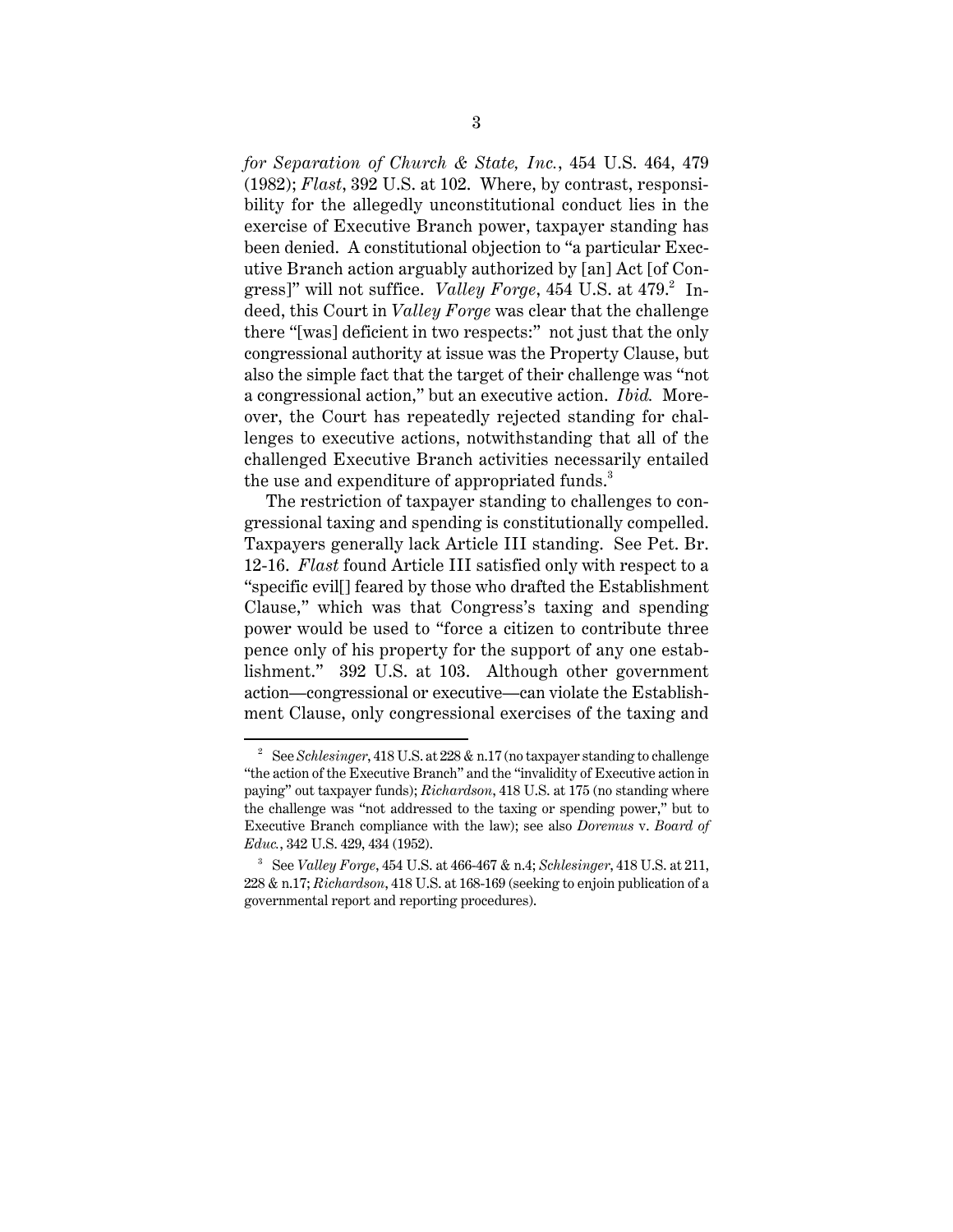spending power to bestow government largesse on the religious activities of others can give rise to Article III standing for a taxpayer.

Under *Flast*, that particular form of congressional action provides a basis for taxpayer standing not because it is more serious or obvious than other alleged Establishment Clause violations. After all, it is clear that even a joint resolution declaring one denomination the national religion would not give rise to taxpayer standing. Rather, congressional taxing and spending alone can give rise to Article III standing for a taxpayer because that particular governmental action is analogous to a state-compelled tithe, which not only was a principal concern of the Framers, but also is a practice that has a distinct nexus to taxpayer status.<sup>4</sup> The Court in *Flast* accordingly held that only when a taxpayer seeks to vindicate, not the Establishment Clause writ large, but that "specific constitutional limitation[] imposed upon the exercise of the congressional taxing and spending power," 392 U.S. at 103, an Article III injury in fact arises, *id*. at 102-103.

Respondents' answer to that body of precedent demarcating the narrow, historic bounds of taxpayer standing is to deny its existence. First, respondents insist (Br. 22) that "*Flast* v. *Cohen* did not present a challenge to congressional action." This Court held the opposite. See 392 U.S. at 85 ("In this case, we must decide whether the *Frothingham* barrier should be lowered when a taxpayer *attacks a federal statute* on the ground that *it* violates the Establishment and Free Ex-

<sup>4</sup> If Congress enacted a tax for the specific purpose of funding religious entities, a taxpayer qua taxpayer would have standing to seek a refund. *Flast* extends taxpayer standing to the situation where the congressional decision to tax and the congressional decision to fund third-party religious recipients are separated and the prospect of a refund remote. Even that extension has been subject to criticism, see, *e.g.*, 392 U.S. at 116-133 (Harlan, J., dissenting); U.S. Br. 49 n.17, but any further expansion of *Flast* would untether it from the irreducible minimum requirements of Article III standing.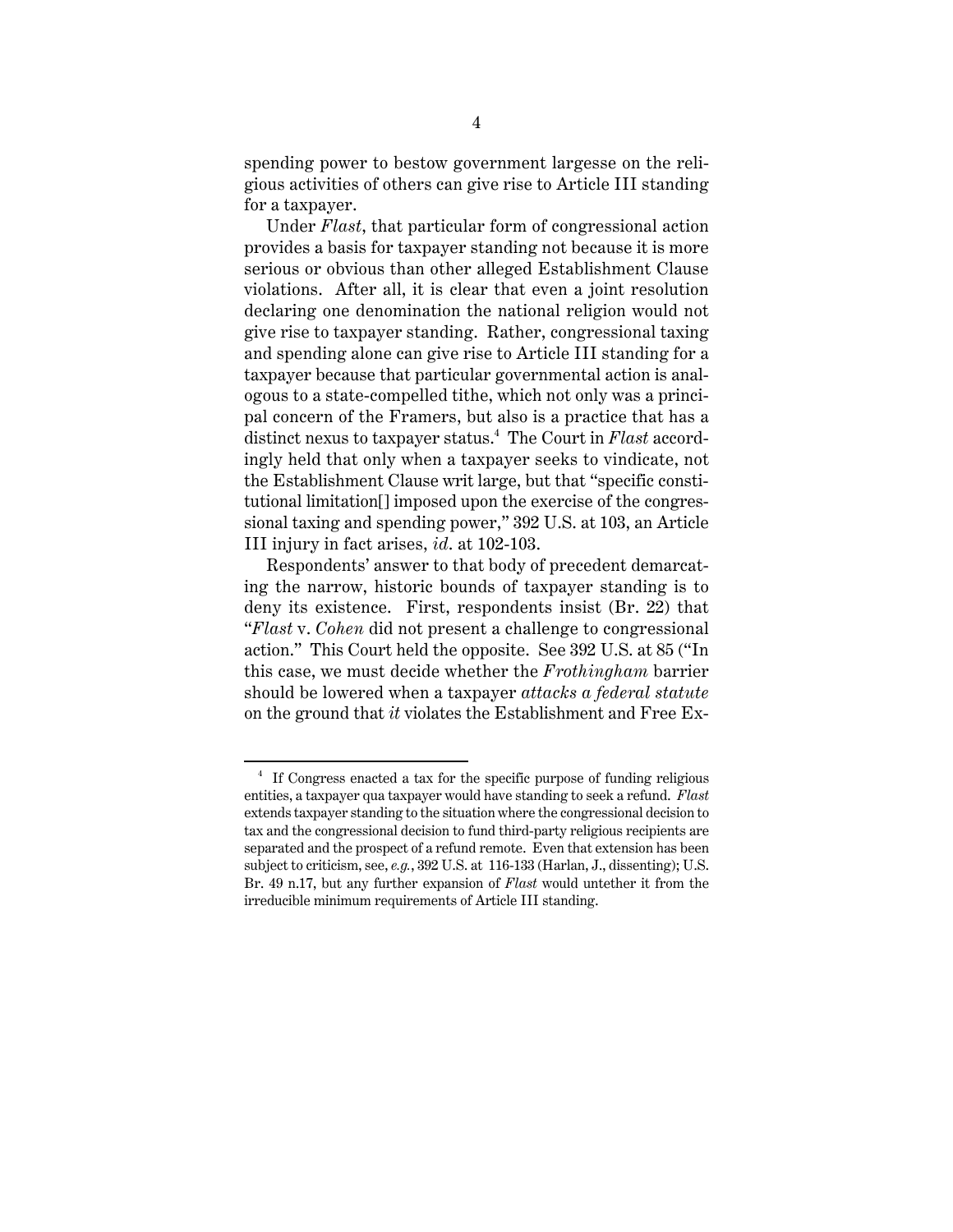ercise Clauses of the First Amendment.") (emphasis added).<sup>5</sup> While the Court noted that the complaint also included a "nonconstitutional ground for relief "—a statutory argument that federal officials' authorization of payments "are in excess of their authority under the Act"—the Court expressly rested its jurisdiction (and that of the three-judge court below) on the inclusion of an "alternative and constitutional ground for relief, namely, a declaration that  $* * *$  the Act is to that extent unconstitutional and void." *Id*. at 90.<sup>6</sup>

Second, respondents argue (Br. 25-28) that *Bowen* v. *Kendrick* opened the door to taxpayer suits challenging discretionary Executive Branch activities. But *Kendrick* expressly "adhered to *Flast*" and reiterated that *Flast* standing is limited to Establishment Clause challenges to "exercises of congressional power under the taxing and spending power." 487 U.S. at 618. The Court also repeated that "a challenge to

<sup>5</sup> See also *Flast*, 392 U.S. at 86 ("Appellants' constitutional attack focused on the *statutory criteria* \* \* \* for federal grants under the Act. ") (emphasis added); *id*. at 87 (challenging that "federal funds have been disbursed *under the Act*") (emphasis added); *ibid*. (seeking a declaration that "the Act['s]" authorization of such disbursements "is to that extent unconstitutional and void"). Respondents' argument (Br. 33) that *Flast* concerned the constitutionality of Executive Branch appropriations, rather than the Elementary and Secondary Education Act of 1965, is baffling because the Court identified the statutory target of the taxpayers' challenge by name and framed the constitutional argument as a challenge to that "Act," not to some separate appropriation provision or legislation. 392 U.S. at 90.

 $6<sup>6</sup>$  The Court did not understand the taxpayers to be arguing that the actions of the Executive Branch were themselves unconstitutional, because the Court described the alternative argument as couched solely in terms of statutory authority. *Flast*, 392 U.S. at 90. Respondents' reliance on select quotations from briefs overlooks that, when confronted with the government's challenge to jurisdiction, Flast was quick to confirm in her reply brief that "[i]t has been our position throughout the proceedings that \* \* \* the statute is unconstitutional" to the extent that it authorizes disbursements to religious schools. Pet. Reply Br. 2 (No. 416); see also Pet. Reply to Mot. to Dismiss 2 (No. 416) (" $T$ ]he plaintiffs agreed  $* * *$  that the only issue before the three-judge court would be the constitutionality of Title I and Title II" as applied.).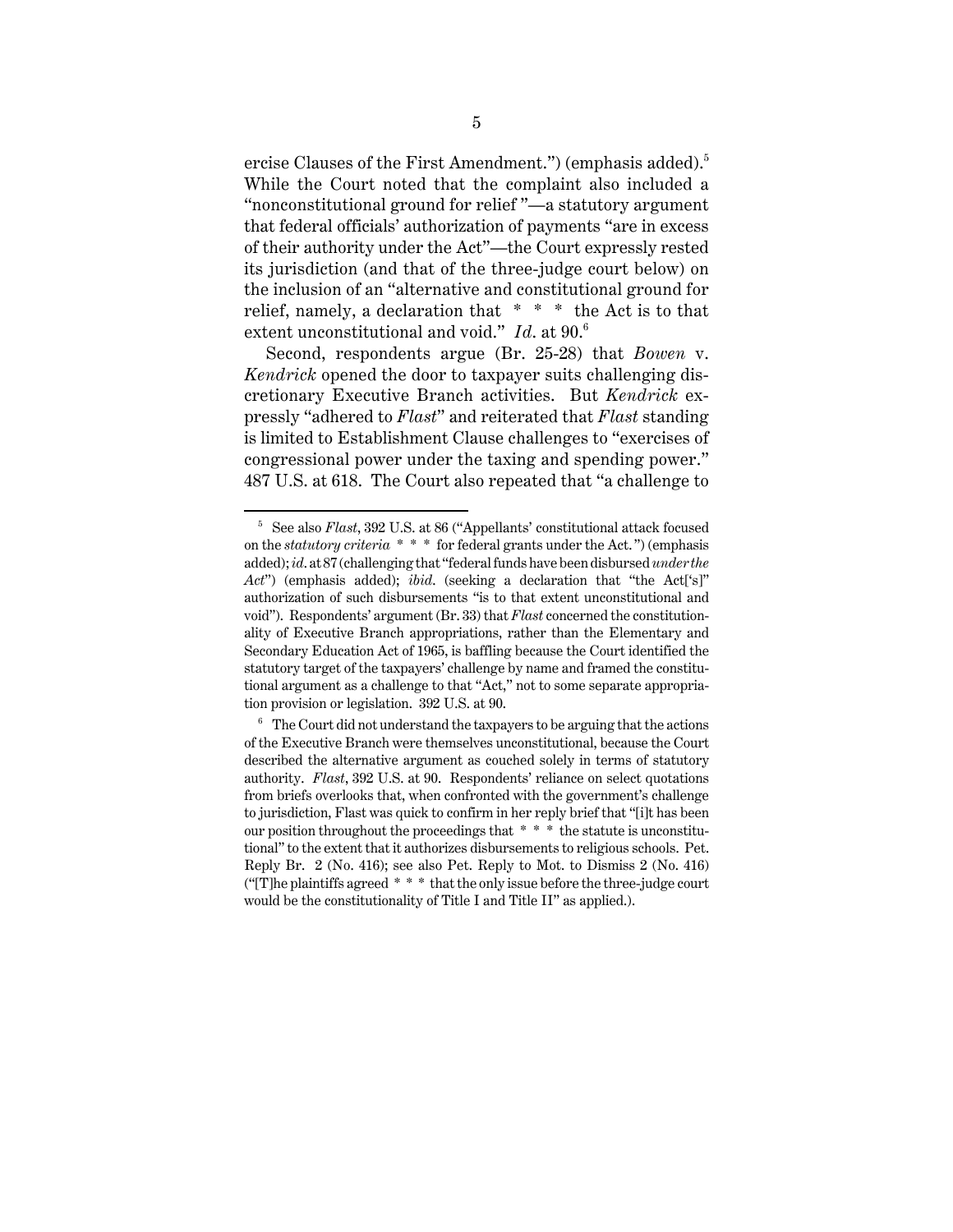executive action" would not support taxpayer standing and, for that reason, the Court was at pains to describe the taxpayers' as-applied constitutional claim as "a challenge to congressional taxing and spending power." *Id*. at 619.

To that end, the Court stressed that the taxpayers' challenge remained focused, on "funding authorized by Congress [that] has flowed" to outside entities and "be[en] disbursed"—not pursuant to Executive Branch discretion—but "pursuant to the [Act]'s *statutory mandate*." *Kendrick*, 487 U.S. at 619-620. The statute was "at heart a program of disbursement of funds pursuant to Congress's taxing and spending powers." *Id*. at 619-620. Indeed, the statutory text itself made four references to the involvement of outside religious groups, *id*. at 595-596, and the Court viewed it as obvious that taxpayers had standing to challenge the Act on its fact, *id*. at 618. All *Kendrick* held was that the fact that the Executive Branch played a necessary part in putting that "[statutory] program of disbursement" into effect by disbursing funds to particular recipients did not make the as-applied challenge to the statute "any less a challenge to congressional taxing and spending power." *Id*. at 619, 620; see *id*. at 620 (finding "a sufficient nexus between the taxpayer's standing as a taxpayer and the congressional exercise of taxing and spending power, notwithstanding the role the Secretary plays in administering the statute").<sup>7</sup>

Here, by contrast, there is no statutory mandate—much less any "[statutory] program of disbursement," *Kendrick*, 487 U.S. at 619—for taxpayers to challenge. The best that respondents can point to is a non-discrete set of "Congressional budget appropriations." Br. 32. But respondents' complaint

 $7$  Although respondents' suggest that the government is merely reprising its unsuccesful argument in *Kendrick* (Br. 25-27), it is worth noting that not only is the context completely distinct, but also that the entirety of the government's standing argument in *Kendrick* consisted of two footnotes. See U.S. Br. 31 n.24, *Kendrick*, *supra*, (No. 87-253); U.S. Reply Br. 2 n.2, *Kendrick*, *supra* (No. 87-253).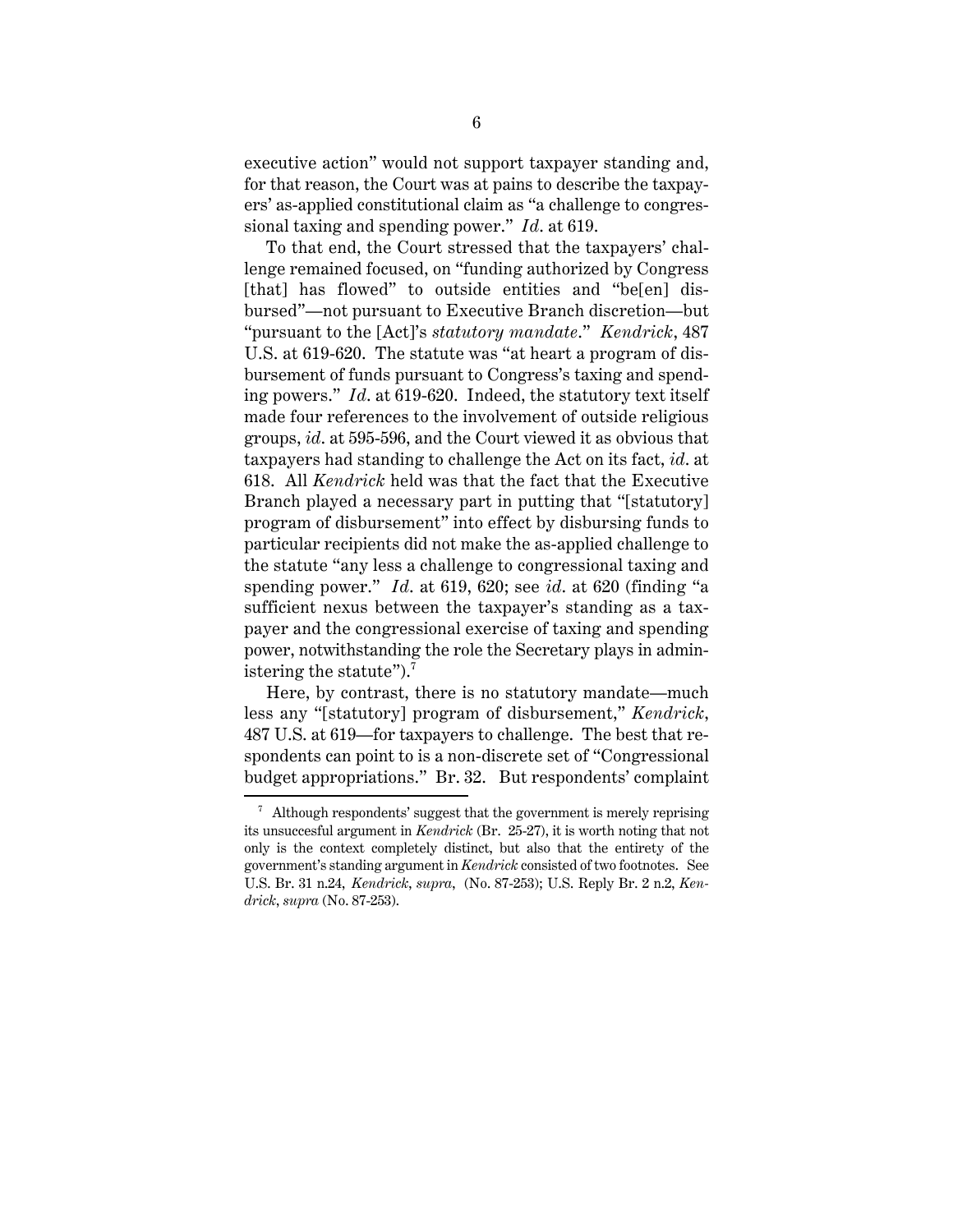is not with those general appropriations, but with the discretionary actions of the Executive Branch. Nor does the challenge before this Court take issue with any congressionally directed disbursements to outside entities that fit *Flast*'s historic paradigm for taxpayer injury. Unlike the plaintiffs in *Kendrick*, respondents here have utterly failed to identify any "direct dollar-and-cents injury" (*Doremus*, 342 U.S. at 434) that confers standing.

### *2. Respondents Do Not Challenge the Constitutionality of Federal Law As Applied*

The fundamental flaw in respondents' argument is that it equates an as-applied challenge to an Act of Congress with a challenge to the Executive Branch's discretionary use of general appropriations. See Resp. Br. 32-34. In respondents' view, challenges to the constitutionality of an Executive Branch action that entails the "spending of funds" (*id*. at 27)—which is essentially everything the Executive does—is the equivalent of an as-applied challenge to an appropriations law. That argument is foreclosed by precedent, common experience, and Article III's constitutional command.

#### *a. Precedent*

The Court's decision in *Valley Forge* squarely rejected the argument that the Executive Branch's "spending of funds" (Resp. Br. 27) is sufficient to support taxpayer standing. "[T]he expenditure of public funds in an allegedly unconstitutional manner is not an injury sufficient to confer standing, even though the plaintiff contributes to the public coffers as a taxpayer." 454 U.S. at 477; see *id*. at 479 n.15 (objecting to "a particular Executive Branch action arguably authorized by [an] Act [of Congress]" will not support standing). That language was not accidental. The Court expressly considered and rejected the contention that the taxpayers' standing to bring suit "extends to the Government as a whole, *regardless of which branch is at work in a particular instance*, and re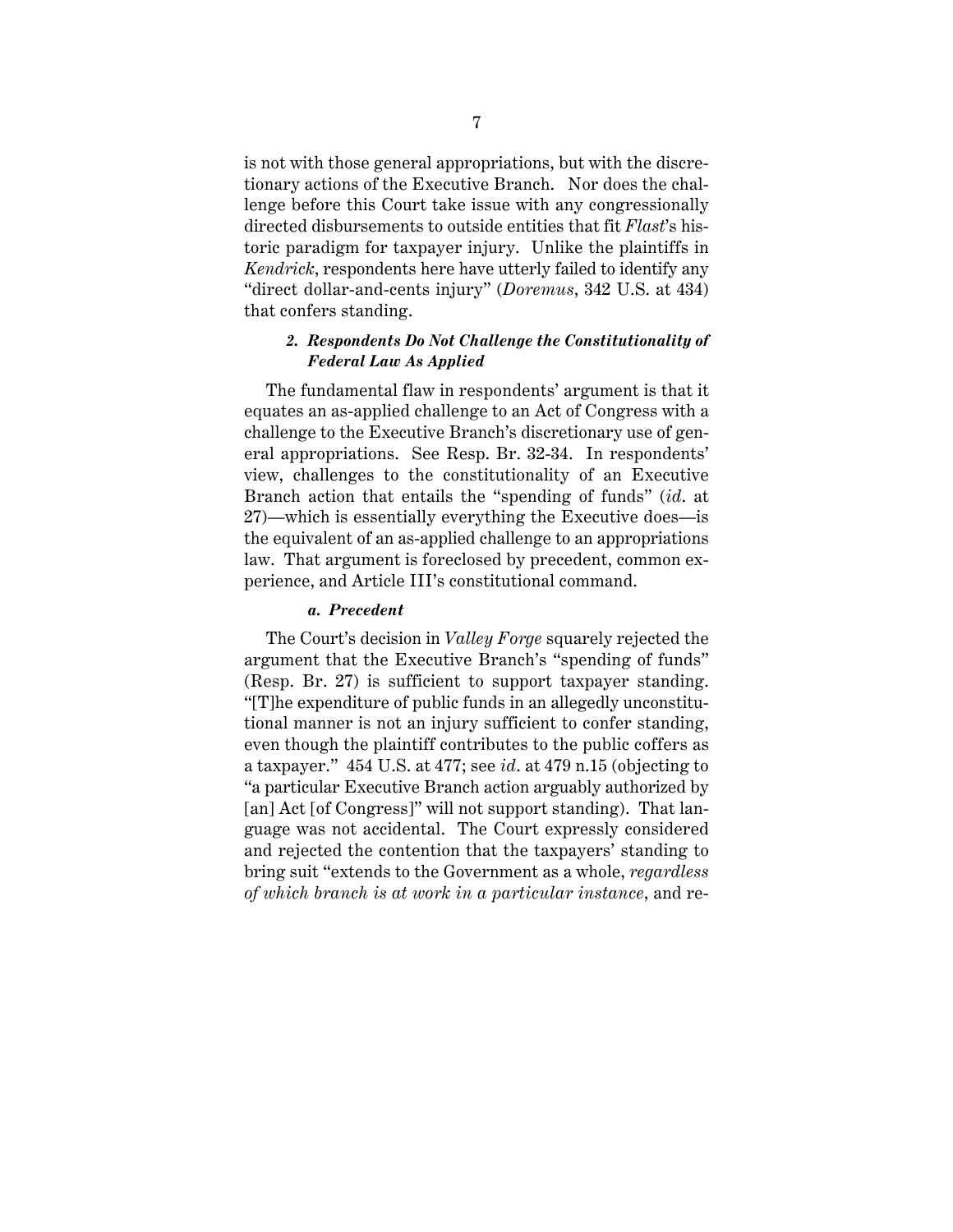gardless of whether the challenged action was an exercise of the spending power." *Id*. at 484 n.20 (emphasis added).

This case presents an *a fortiori* application of *Valley Forge*. The challenged use of taxpayer money here is for the discretionary administrative expenses associated with the day-to-day activities of government officials (such as salaries and resource costs). See Pet. Br. 26 n.8; Pet. App. 73a-77a. Unlike *Valley Forge*—where the government conveyed a 77 acre tract of land to a Christian college, 454 U.S. at 468—in this case there is no allegation that petitioners disbursed *any* federal funds, property, or other form of governmental largesse to entities outside the government. The most that is alleged is that Executive officials' conduct was intended to create a "climate conducive to funding." Pet. App. 76a. Furthermore, while meetings and discussions between government officials and religious groups are commonplace and unobjectionable (see Pet. Br. 39-41 & n.13), preferential governmental grants of land (glebes) to religious entities for their religious use was as much a hallmark of established religions as support through taxation.<sup>8</sup>

In addition, the Executive Branch activity at issue in *Valley Forge* involved the devotion of substantial agency resources to evaluating property and determining whether use of the property by a religious or secular entity would provide "the greatest public benefit," *Valley Forge*, 454 U.S. at 466- 467 & n.4 (citing 34 C.F.R. 12.5, 12.9(a) (1980)), as well as monitoring its use after the transfer, 80-327 J.A. 15. Under that program, the government had authorized more than 650 different transfers of surplus government property to reli-

<sup>8</sup> See, *e.g.*, *Late Corp. of the Church of Jesus Christ of Latter-Day Saints* v. *United States*, 136 U.S. 1, 60 (1890); Michael W. McConnell, *Establishment and Disestablishment at the Founding, Pt. 1: Establishment of Religion*, 44 Wm. & Mary L. Rev. 2105, 2148-2151 (2003).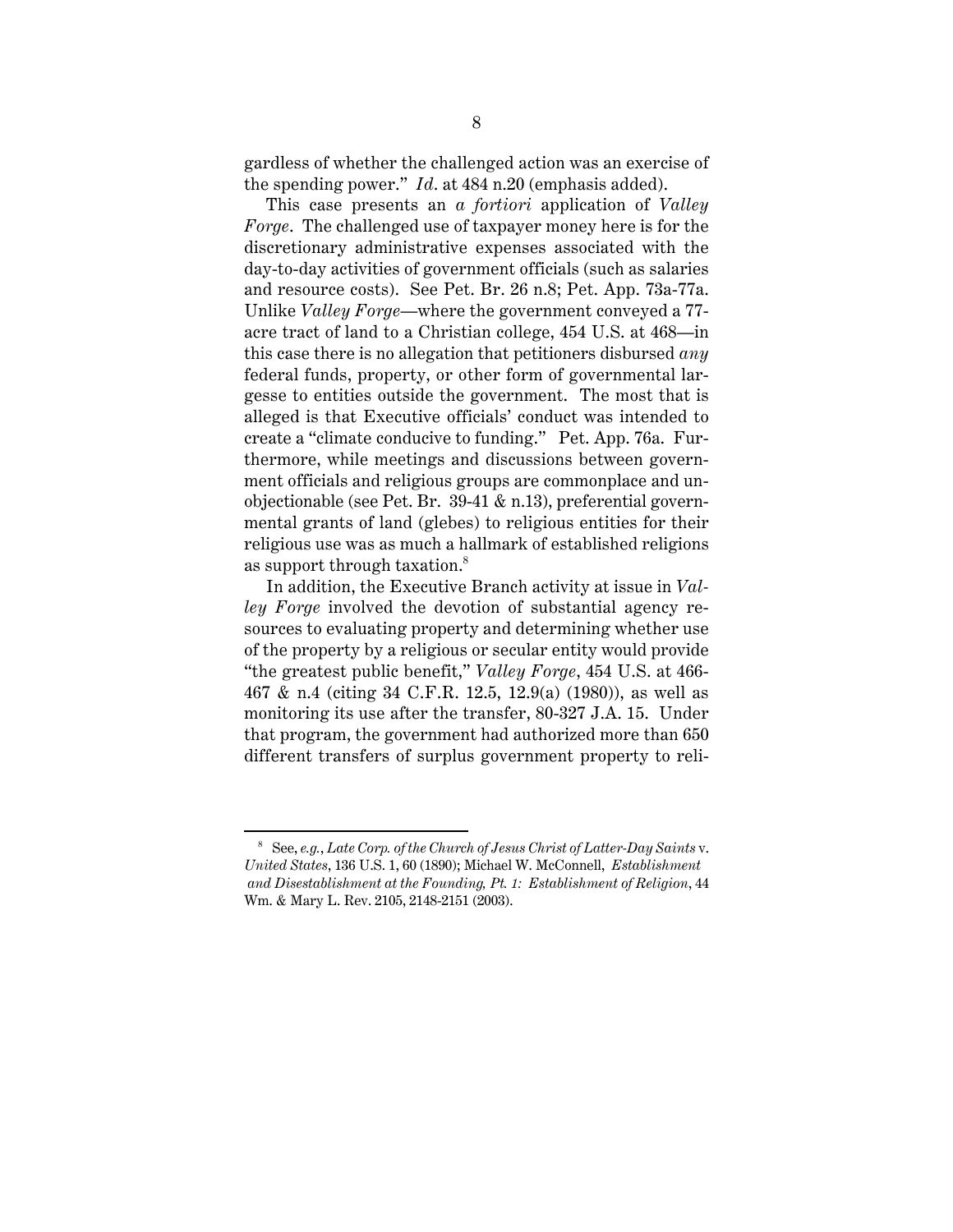gious institutions, the fair market value of which (*in toto*) amounted to nearly \$26 million.<sup>9</sup>

Respondents summarily dismiss *Valley Forge* as involving the use of taxpayer funds for administrative expenses that "would not have been 'fairly traceable' to the challenged conduct" (Br. 37-38). That argument only serves to underscore the arbitrary nature of respondents' "traceability" inquiry. The taxpayer dollars spent to purchase and improve the land was a matter of record, U.S. Br. 5-6, *Valley Forge*, *supra* (No. 80-327), and the identities of the committees of agency officials and agency activities involved in the transfer decision and process (such as conducting land surveys and economic studies) were known or at least sufficiently knowable to trace some taxpayer dollars to the program, see *id*. at 22 n.11; J.A., *Valley Forge*, *supra*, 13-15 (No. 80-327). At a minimum, the surplus property program provided substantially more hard data for identifying the expenditure of taxpayer funds than discerning what portion of agency salaries and day-to-day administrative expenditures might have been employed with the "inten[t] to preferentially promote" an allegedly unconstitutional funding "climate." Pet. App.  $76a$ <sup>10</sup>

Respondents' theory that an as-applied challenge to a statute and a challenge to the Executive's discretionary or regulatory activity are fungible is also wholly incompatible with *Doremus* v. *Board of Education*. In *Doremus*, the Court, in a decision by Justice Jackson, rejected taxpayer standing to

<sup>9</sup> *Americans United for Separation of Church & State, Inc.* v. *Department of Health, Educ. & Welfare*, 619 F.2d 252, 254 (3d Cir. 1980), rev'd, 454 U.S. 464 (1982).

<sup>10</sup> Respondents' alternative argument that *Kendrick* overruled that aspect of *Valley Forge* that prohibited taxpayer challenges to agency action is simply wrong. The Court in *Kendrick* emphasized its adherence to precedent, 487 U.S. at 618, and would have had no need to end its standing decision by emphasizing that the plaintiffs' challenge was to "a program of disbursement of funds pursuant to Congress' taxing and spending powers" and "statutory mandate" if challenges to executive action sufficed, *id*. at 619-620.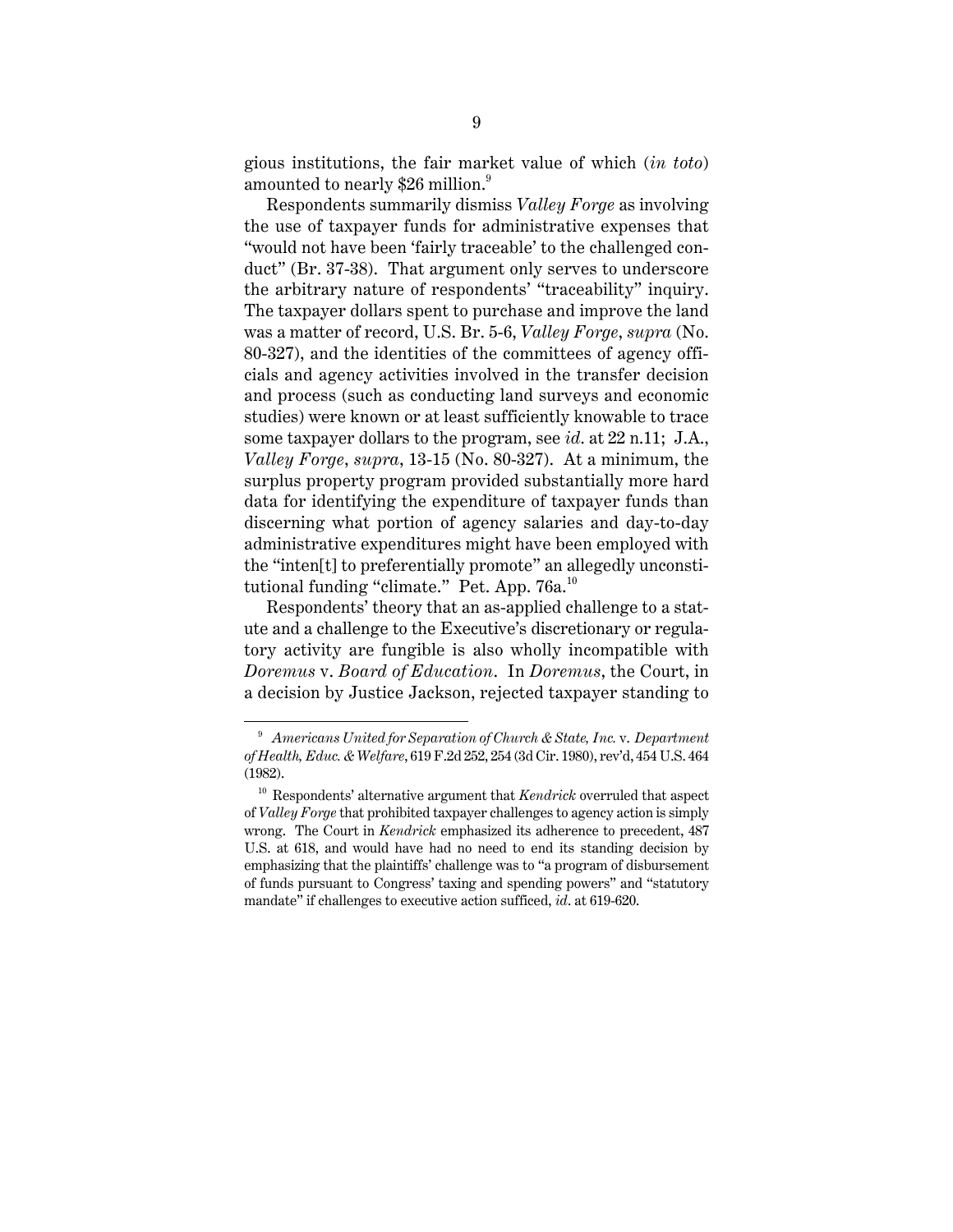challenge a state statute that enlists teachers in the reading of the Bible to students during the school day. 342 U.S. at 434. While the teachers' salaries and purchase of the Bibles were funded with tax dollars, the Court rejected the notion that the plaintiffs suffered any injury as taxpayers, explaining that "the grievance which it is sought to litigate here is not a direct dollar-and-cents injury but is a religious difference." *Ibid*. The Court was careful to preserve *Doremus* in *Flast*, as an example of a program that inflicts a regulatory injury, rather than a dollars-and-cents injury. See *Flast*, 392 U.S. at 102. The taxpayers challenge in this case to the actions of Executive officials at conferences is no more a "good-faith pocketbook action" (*Doremus*, 342 U.S. at 434) than the challenge asserted unsuccessfully in *Doremus.*<sup>11</sup>

#### *b. Established Usage*

Respondents' effort to blur the distinction between as-applied challenges to statutes and challenges to Executive actions ignores established practice. In the typical as-applied challenge, a plaintiff challenges the application in a particular context (usually, but not always, by virtue of some executive act of enforcement) of statutory terms, conditions, and prohibitions chosen by Congress to accomplish particular legislative goals.<sup>12</sup> Thus, pursuant to the statutory program at issue in *Kendrick*, Congress specifically directed the inclusion of

<sup>11</sup> *Doremus* and this Court's subsequent decision in *School District. of Abington Township* v. *Schempp*, 374 U.S. 203 (1963), which invalidated Bible reading in a case brought by plaintiffs who suffered direct Article III injuries, *id*. at 224 n.9, also make clear that rhetoric by respondents and their amici about Executive Branch misconduct going unexamined if taxpayers cannot sue is wide of the mark. Although the absence of an alternative plaintiff does not suspend Article III's limitations on standing, *Valley Forge*, 454 U.S. at 489, in most cases, the consequences of not permitting every federal taxpayer to sue will not result in the absence of an appropriate plaintiff to litigate alleged misconduct.

<sup>12</sup> See, *e.g.*, *Gonzales* v. *Raich*, 545 U.S. 1 (2005); *Tennessee* v. *Lane*, 541 U.S. 509 (2004); *Johanns* v. *Livestock Mktg. Ass'n*, 544 U.S. 550 (2005).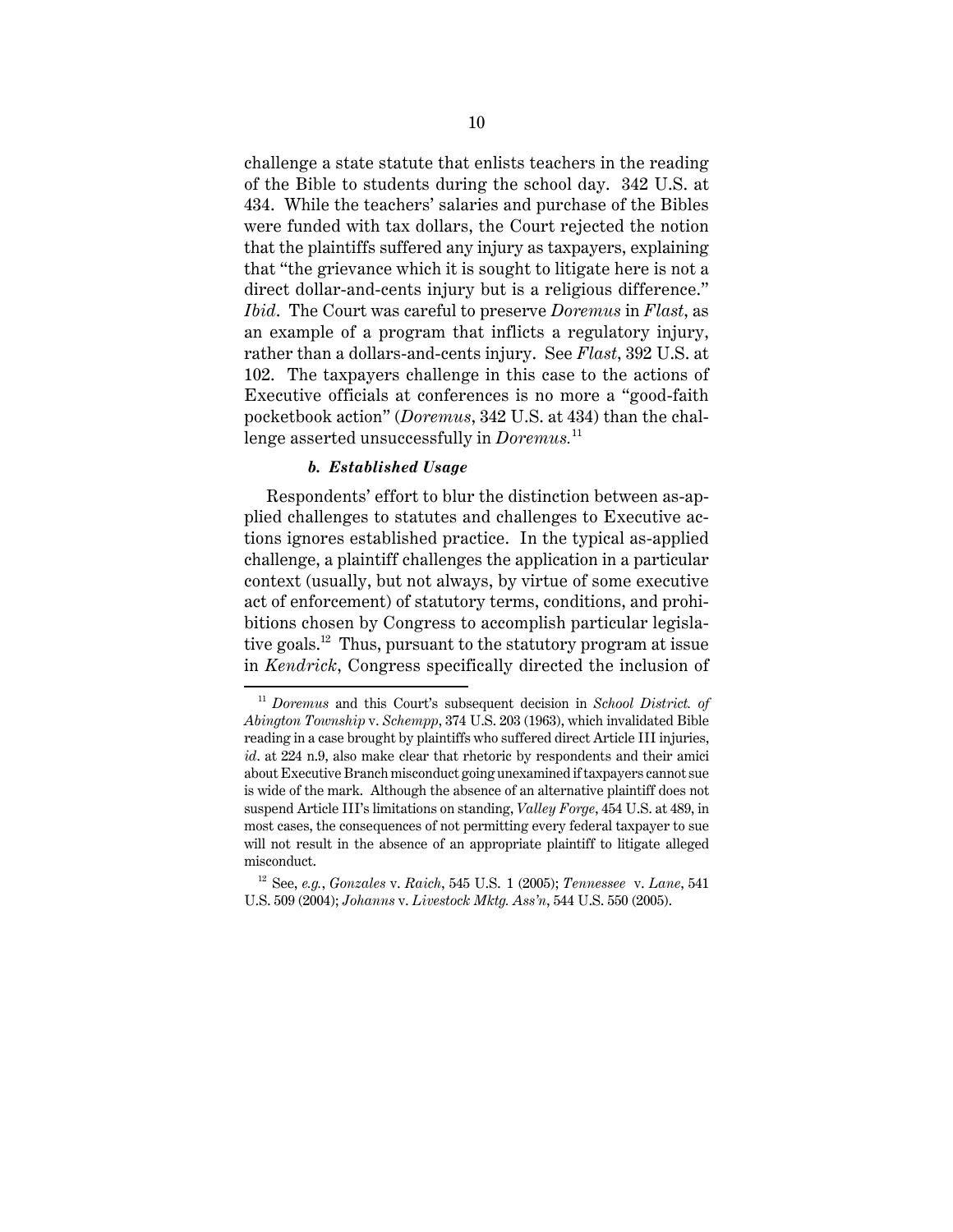religious entities, see 487 U.S. at 593-596 (discussing statutory provisions), and the as-applied challenge for which the Court found standing focused on the constitutionality in actual operation of "the partnership between governmental and religious institutions *contemplated by the AFLA*," *id*. at 623 (O'Connor, J., concurring) (emphasis added).

Respondents have brought no such as-applied challenge in this case. They do not argue that the general criteria that accompany lump-sum appropriations to the Executive Branch are unconstitutional either on their face or as applied. Respondents have not even identified the specific appropriations laws pursuant to which the activities at issue here were allegedly funded (Pet. App. 10a), let alone taken issue with the application of express statutory criteria in a particular context. The best that respondents have mustered (Br. 32) is an allegation that "Congressional budget appropriations" are somewhere in the picture. But the Executive Branch's discretionary judgment concerning "[t]he allocation of funds from a lump-sum appropriation is an[] administrative decision traditionally regarded as committed to agency discretion." *Lincoln* v. *Vigil*, 508 U.S. 182, 192 (1993). Indeed, it is "a fundamental principle of appropriations law" that, when Congress "appropriates lump-sum amounts without statutorily restricting what can be done with those funds, a clear inference arises that it does not intend to impose legally binding restrictions." *Ibid*. Under those circumstances, it is clear that respondents' challenge, like that of the plaintiffs in *Valley Forge* and *Doremus*, is a challenge to Executive action, not a challenge —either facial or as-applied—to a taxing and spending decision of Congress.

Moreover, when a challenge shifts from the actual application of a statute in a concrete setting to the general actions of the Executive Branch, the prospects for litigating non-final, unripe, or abstract disputes rises substantially. An important function of the traditional Article III requirements is to en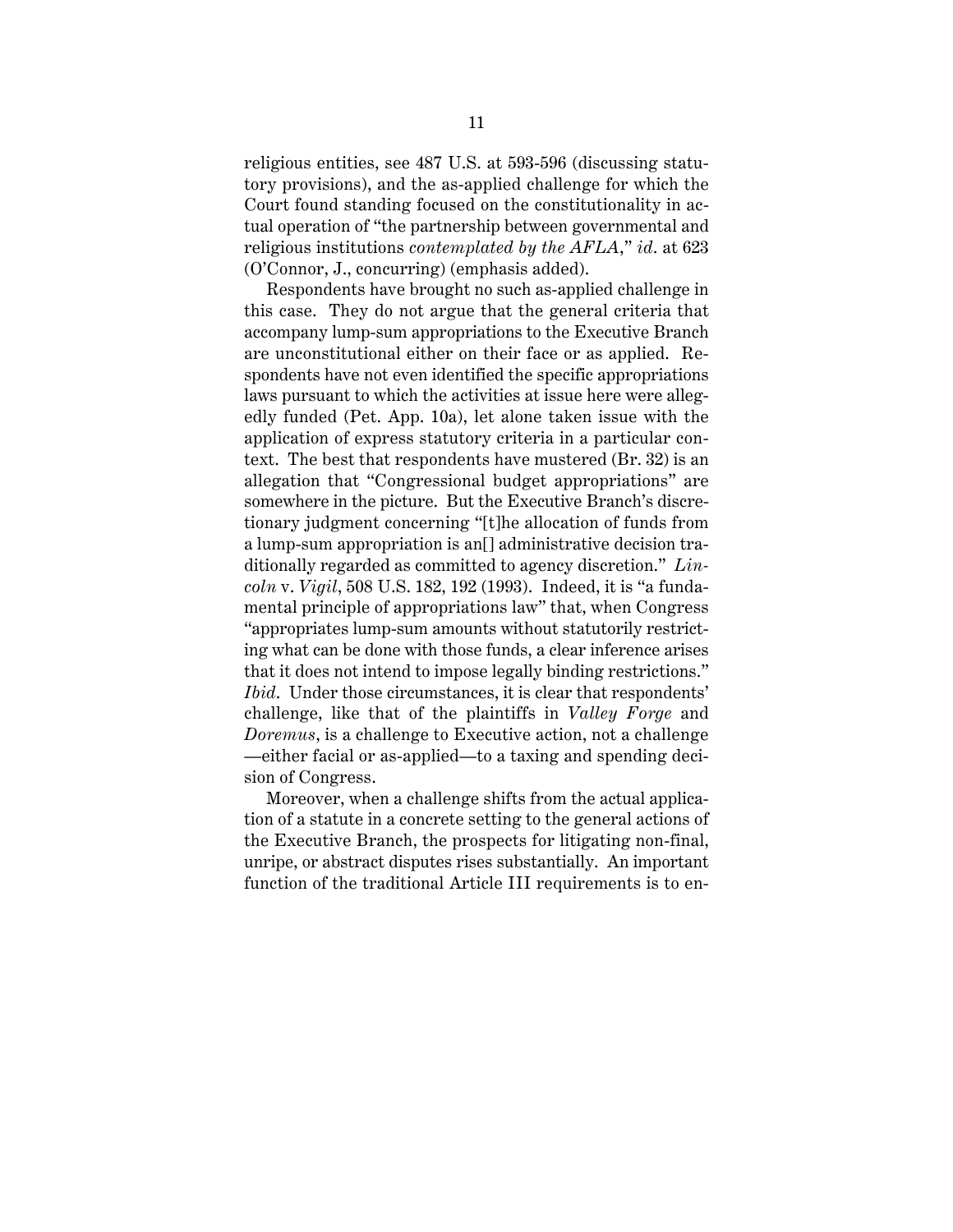sure that only concrete disputes are litigated. See, *e.g*., *Schlesinger* v. *Reservists Comm. to Stop the War*, 418 U.S. 208, 221-222 (1974).<sup>13</sup>

#### *c. Constitutional Limits*

For four decades, historical experience has defined and set the contours of *Flast*'s narrow exception to Article III's general prohibition on taxpayer standing. See *DaimlerChrysler*, 126 S. Ct. at 1864-1865. *Flast* was careful not to hold that the Establishment Clause itself, in all of its applications, warrants an exception to Article III. Courts have no authority to suspend Article III's constitutional limitations on their own jurisdiction, and the Establishment Clause itself has no greater claim to judicial enforcement than any other provision of the Constitution. *Flast* accordingly established its dual requirements that taxpayers (i) challenge Congress's exercise of its taxing and spending power, and (ii) allege a violation of a specific constitutional limitation on that power to ensure that its exception for taxpayer standing corresponded directly with the historic right not to "contribute three pence \* \* \* for the support of any one [religious] establishment," 392 U.S. at 103. Respondents, like the court of appeals, would unravel both of these settled limits and thus would unmoor the *Flast* exception from any conceivable connection to Article III.

First, respondents would reduce the initial *Flast* prong to a pleading ritual. Because virtually all Executive (and Judicial) Branch activities entail the "spending of [taxpayer] funds" (Resp. Br. 27), the only real limitation on taxpayer suits that respondents would recognize would be a require-

 $13$  In addition, common usage rebels at the suggestion that every discretionary judgment by government officials that entails the use of taxpayer funds implicates the constitutionality of an appropriations law as applied. Every search and seizure requires law enforcement agents to spend appropriated funds, but any unconstitutional search or seizure that results does not, by reason of that use of taxpayer funds, implicate the constitutionality of the agency's appropriations law as applied.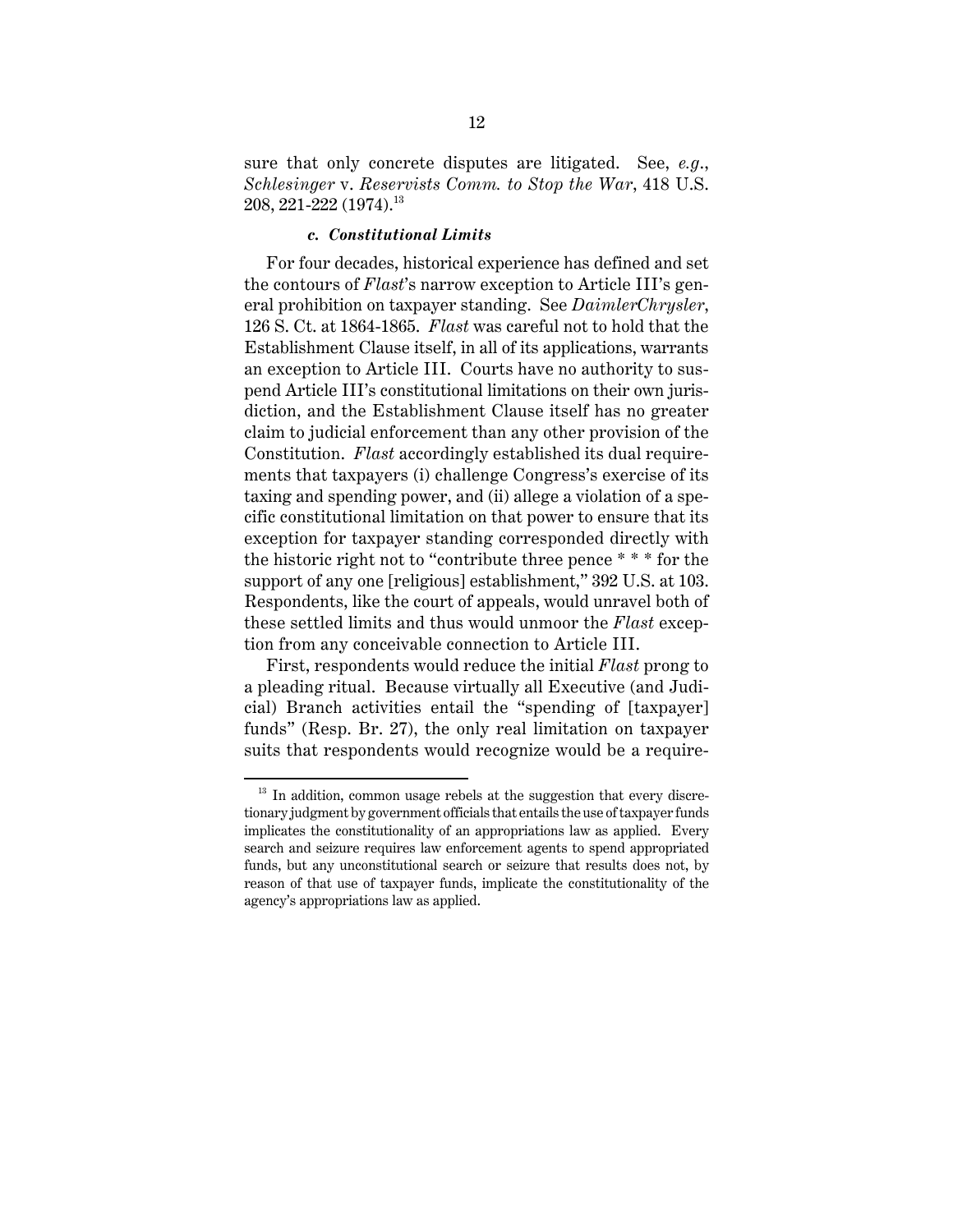ment that the Establishment Clause be invoked. The court of appeals attempted to limit that breach in Article III by adopting a "marginal or incremental cost" exception to taxpayer standing, Pet. App. 12a. But that approach is so constitutionally indefensible—Madison's objection was to a tithe of a mere three pence—and administratively impracticable (see Pet. Br. 36-38) that respondents themselves have abandoned it and candidly acknowledge that "the size of the expenditure" is not "relevant" (Br. 20 n.6).

Respondents propose in its place (Br. 19-21, 27, 33) their ill-defined traceability test. There are several problems with that approach. To begin with, this Court has never conceived of its taxpayer standing cases as being primarily about traceability. See, *e.g.*, *Valley Forge*, 454 U.S. at 480 n.17 (prefacing the Court's discussion of the "at best speculative and at worst nonexistent" nature of the "connection between the challenged property transfer and respondents' tax burden" as "not necessary to our decision"); *id*. at 497 n.10 (Brennan, J., dissenting) ("[T]he cases in which a tenuous causal connection between the injury alleged and the challenged action formed the basis for denying plaintiffs standing do not control the case of a taxpayer challenging a Government expenditure.").

Furthermore, traceability is just *one* of the "requisite" standing elements. A plaintiff still must demonstrate an injury in fact, as well as redressability. *DaimlerChrysler*, 126 S. Ct. at 1861; see *Lujan* v. *Defenders of Wildlife*, 504 U.S. 555, 560-561 (1992). Taxpayers generally lack standing to challenge government policies they dislike because they lack all three of Article III's irreducible minima for standing, including but not limited to the reality that any alleged injury stemming from the use of federal tax money alone is *not* meaningfully traceable to individual taxpayers. More directly, a federal taxpayer's "interest in the moneys of the Treasury . . . is shared with millions of others," is "comparatively minute and indeterminable," and "remote, fluctuating,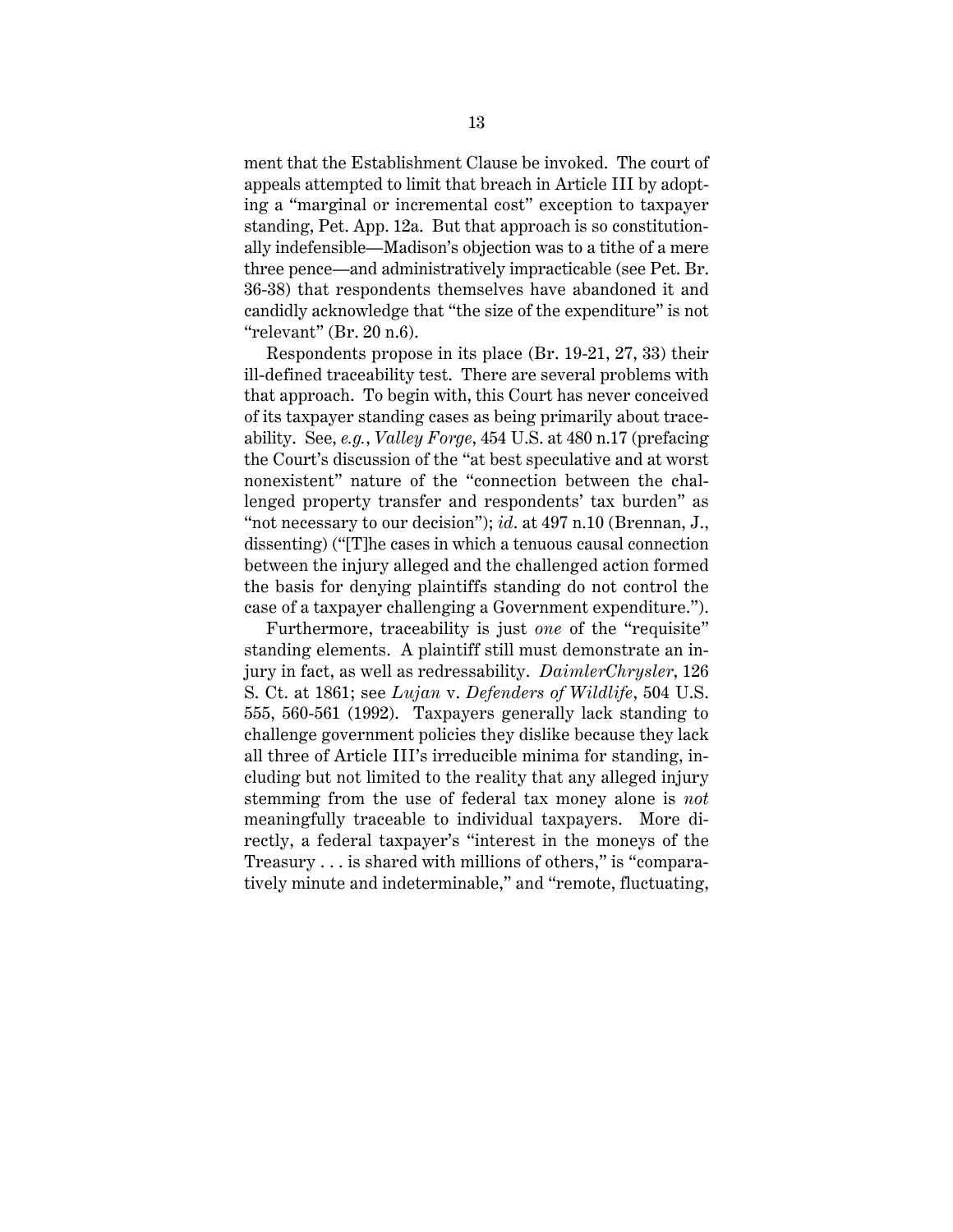and uncertain." *DaimlerChrysler,* 126 S. Ct. at 1862 (quoting *Frothingham* v. *Mellon*, 262 U.S. 447, 487 (1923)). Respondents utterly fail to explain what makes their current complaint any more traceable than the "injuries" from a single speech of the Education Secretary, as featured in their original complaint, Pet. App. 73a-75a, or any other Establishment Clause claim that involves some expenditure of public funds. Indeed, respondents simply declare, without explanation (Br. 47-48), that taxpayer funds cannot be traced to "[s]peeches and meetings of executive branch personnel," but can be traced to speeches or discussions and meetings at conferences, at least if they are alleged to generate an impermissible "climate." Pet. App. 76a; see Resp. Br.  $21.^{14}$ 

*Flast*'s rationale did not and could not rest on any assumption that tax dollars impermissibly spent on religious activity are any more traceable or identifiable than tax dollars spent on any other allegedly unconstitutional activity. *Flast* instead rested on the notion that challenges to congressional decisions to use tax dollars to fund outside religious groups present a sufficiently discrete and concrete injury to satisfy Article III, in the same manner that a state-imposed tithe would give taxpayers qua taxpayers a cognizable injury.

In the same vein, respondents would replace the requirement that the taxpayer identify a "specific constitutional limitation[] imposed *upon the exercise of the congressional taxing and spending power*," *Flast*, 392 U.S. at 103 (emphasis added), with the requirement that the taxpayer simply identify a constitutional limitation upon the federal government. That is because what would make Executive Branch action unconstitutional (if respondents' allegations were correct and

 $14$  Respondents propose (Br. 21) supplementing their traceability test with a "reasonable taxpayer" requirement. But they offer no framework for evaluating a taxpayer's unreasonableness, other than to emphasize that suits over even *de minimis* amounts of taxpayer money are permissible and hence reasonable (Br. 20 n.6).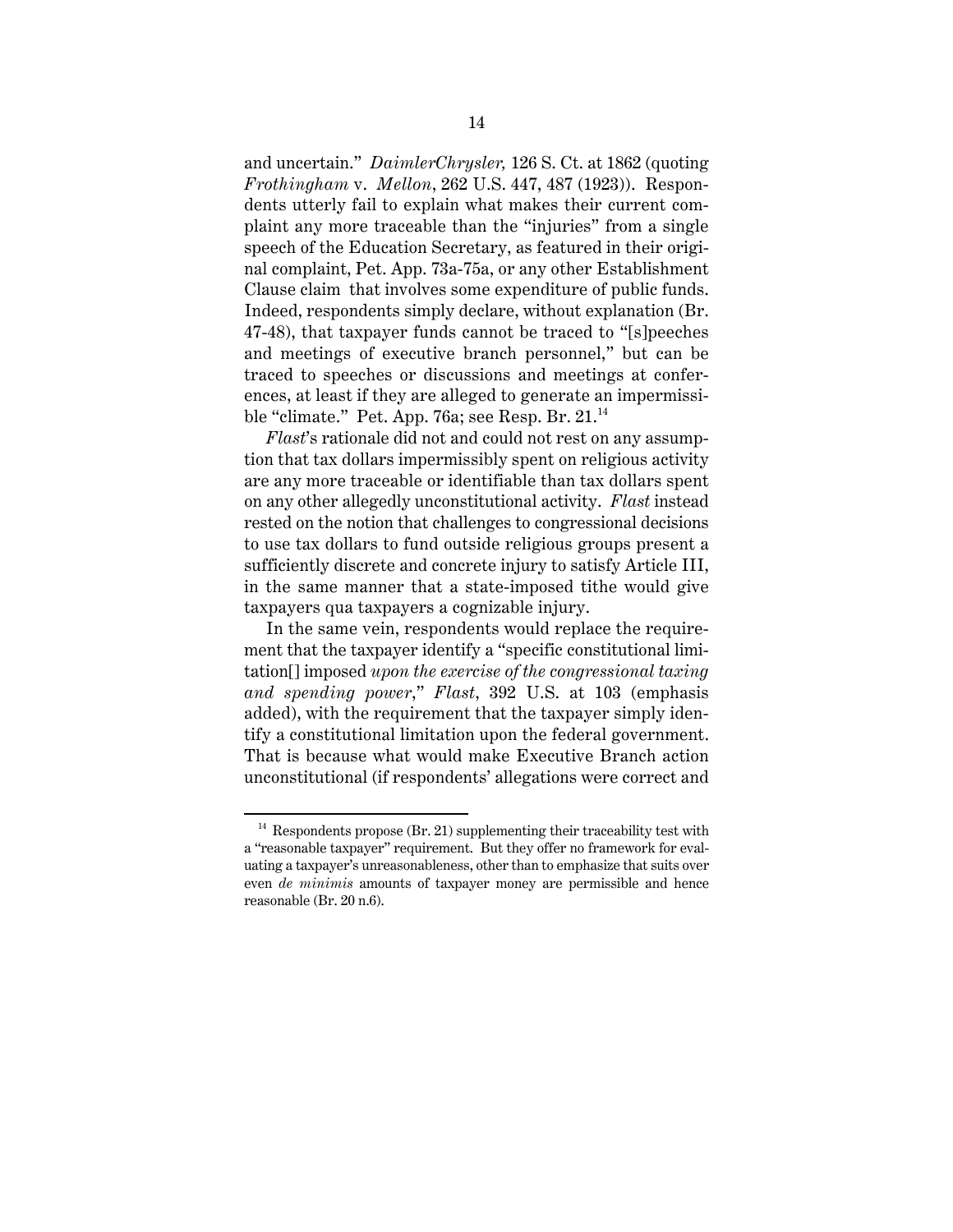if they stated an Establishment Clause violation) would not be the Establishment Clause's specific limitation on Congress's taxing and spending power (as would be the case in an as-applied challenge to a spending statute), but the Establishment Clause's direct application to the Executive Branch itself. Stated another way, what would make the examples of religious discrimination and proselytization that respondents cite (Br. 29-30) unconstitutional would *not* be the specific Establishment Clause limitation on congressional power referenced in *Flast*, but the Establishment Clause's independent limitations on the Executive Branch.<sup>15</sup>

This Court has already rejected the notion "that enforcement of the Establishment Clause demands special exceptions from [Article III's standing requirements]." *Valley Forge*, 454 U.S. at 488. And while respondents and their amici can imagine long lists of things the Executive Branch could do to violate the Establishment Clause, this Court has identified only one injury that confers taxpayer standing under Article III: The tandem legislative authority to "'extract[] *and* spend[]' \* \* \* 'tax money' in aid of religion." *Daimler-Chrysler*, 126 S. Ct. at 1865 (emphasis added). The Executive Branch has no capacity to "extract and spend" taxpayer

 $15$  Respondents' list of supposed horribles (Br. 29-30) is not, in fact, jurisprudentially troubling. With respect to the purchase and provision of governmental property to religious entities (*id*. at 29), *Valley Forge* already precludes taxpayer standing. With respect to instances of religious discrimination (*id*. at 29-30), the victims of such discrimination could bring suit, see, *e.g.*, *Northeastern Fla. Ch. of the Associated Gen. Contractors* v. *City of Jacksonville*, 508 U.S. 656 (1993); 42 U.S.C. 2000e *et seq*.; 42 U.S.C. 2000bb *et seq*. Moreover, respondents' and its amici's equation of a lack of taxpayer standing with a license for government to ignore the Constitution's commands overlooks, *inter alia*, that (i) there are often plaintiffs available who have suffered traditional Article III injuries, (ii) the Executive Branch is a co-equal Branch of government whose officials are sworn to uphold the Constitution, and (iii) every other aspect of the Establishment Clause, see *Valley Forge*, *supra*, and every other provision of the Constitution has survived for more than two hundred years without being enforced in taxpayer suits.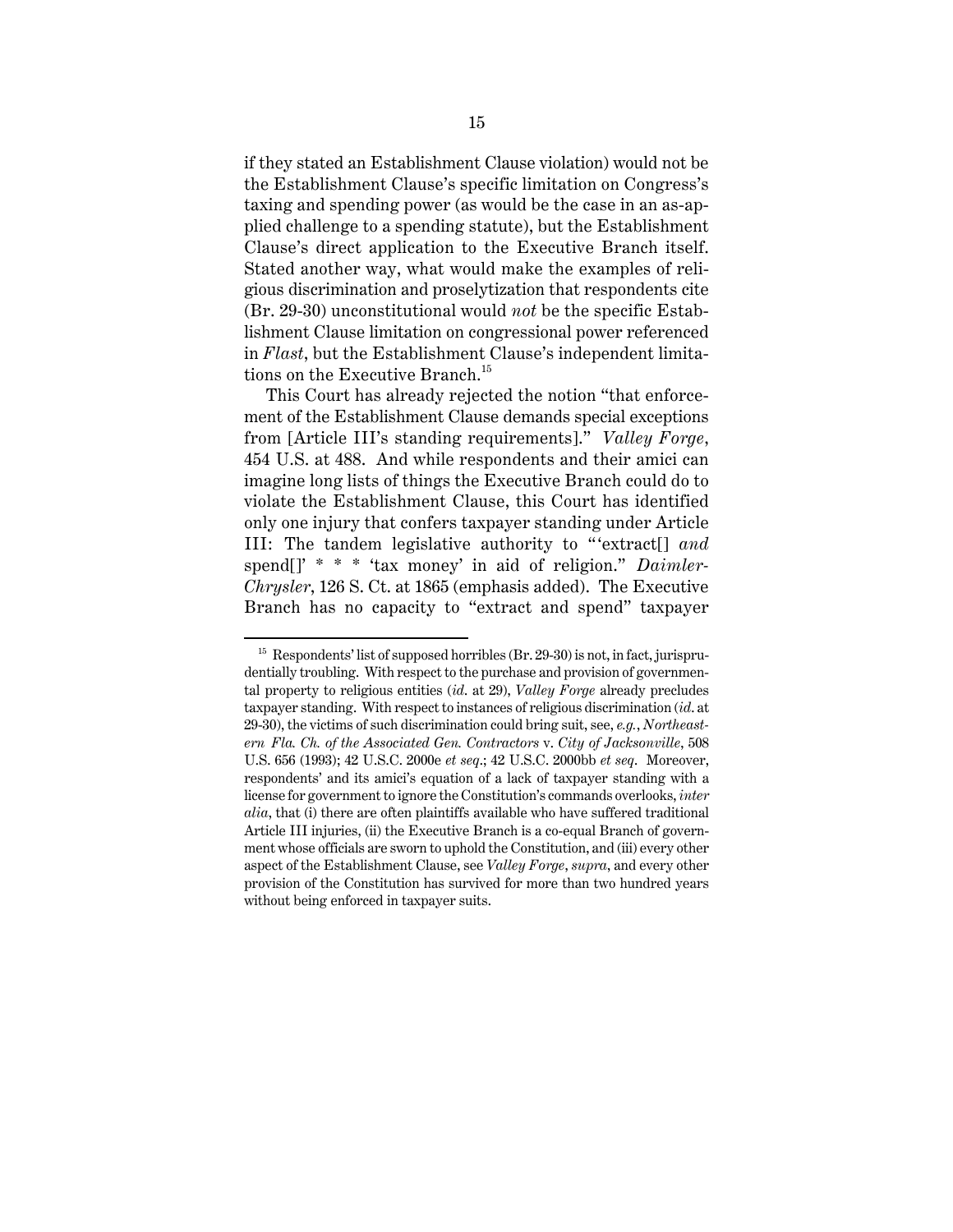money. The Executive Branch (like the Judicial Branch) has no independent capacity to extract taxes from taxpayers, and it can only spend taxpayer funds as Congress permits. See U.S. Const. Art. I, § 9, Cl. 7; *OPM* v. *Richmond*, 496 U.S. 414, 424-434 (1990).

Finally, respondents argue (Br. 41-42) that abandoning *Flast*'s established criteria for taxpayer standing is necessary because the Framers did not contemplate that appropriations laws would afford the Executive Branch substantial discretion. That is wrong. "[T]he First Congress made lump-sum appropriations for the entire Government," and "[e]xamples of appropriations committed to the discretion of the President abound in our history." *Clinton* v. *City of New York*, 524 U.S. 417, 466, 467 (1998) (Scalia, J., concurring in part and dissenting in part); accord *id*. at 446 (majority opinion); *id*. at 470 (Breyer, J., dissenting); see also *Cincinnati Soap Co.* v. *United States*, 301 U.S. 308, 322 (1937).

## **B.** *Flast* **Is Limited To Challenging Congressionally Directed Disbursements Of Funds Outside The Government**

The historic experience upon which the *Flast* exception rests implicated not just the congressional power to tax and spend, but a particular application of that power—decisions of the legislature to move money from the pocket of one taxpayer into the hands of another to support religious exercise. See Pet. Br. 38-45. Moreover, legislative actions that are the functional equivalent of state-compelled tithing not only were of distinct historic concern, but also present a clear nexus between the Establishment Clause injury and the status of taxpayers qua taxpayers. The exception recognized in *Flast* and *Kendrick*, therefore, is limited to the "disbursement of funds," *Kendrick*, 487 U.S. at 619, to entities outside of the government, not financing the operations of the Executive Branch. Indeed, that is precisely how Justice Harlan understood the *Flast* exception to operate. See, *e.g.*, *Flast*, 392 U.S.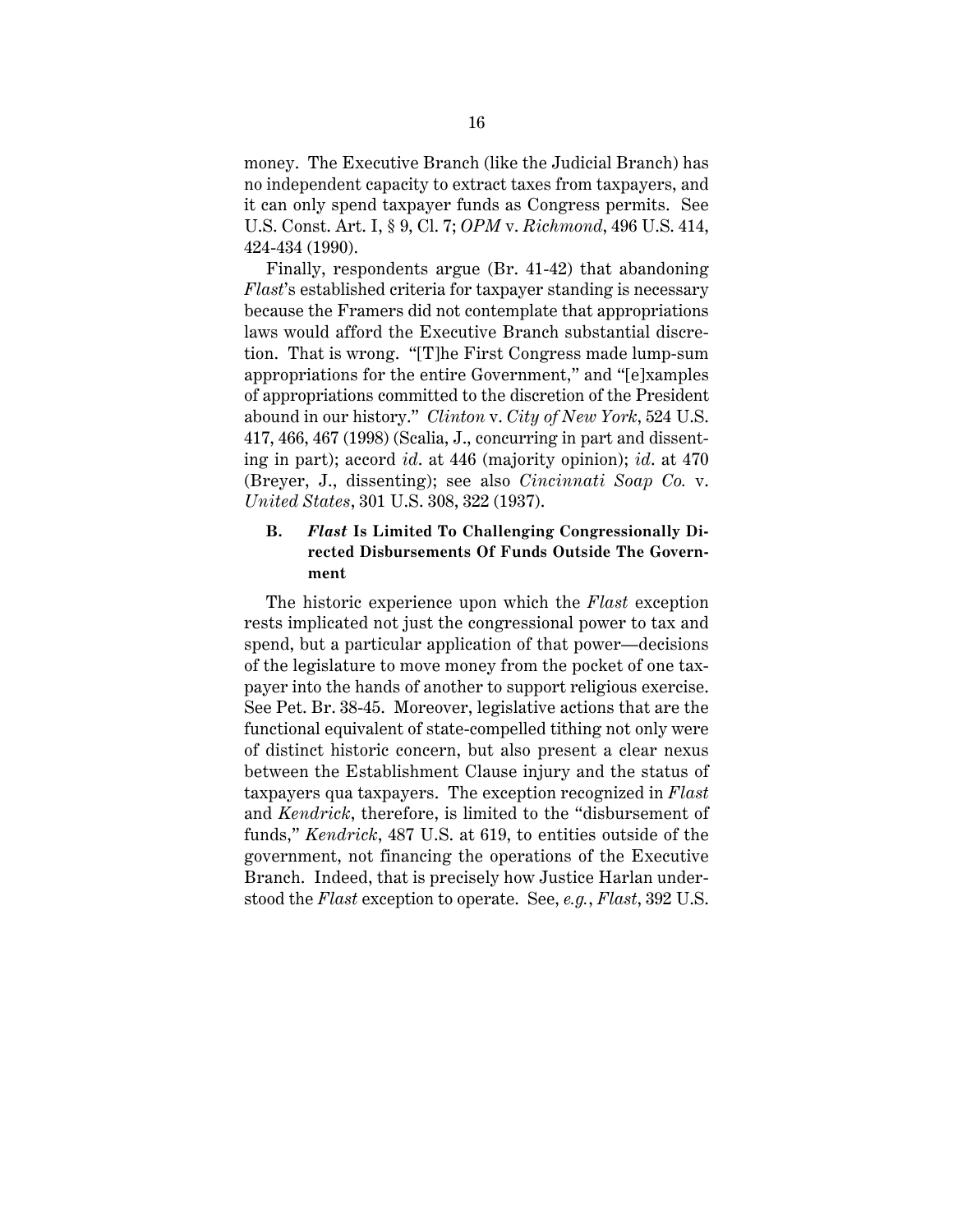at 122-123 (noting that the majority would distinguish between two programs involving equal expenditures because one is regulatory and the other involved "direct grants-inaid"); see also *Valley Forge*, 454 U.S. at 511 (Brennan, J, dissenting) (noting that "the essential requirement of taxpayer standing recognized in *Doremus*" and *Flast* is a complaint not just about spending, but about "the distribution of Government largesse").

Respondents argue (Br. 42-45) that established religions entailed more than the extraction of taxes to subsidize the preferred church, and that taxpayer standing is necessary to ensure that the government is not "free to use taxpayer funds itself to establish religion" directly rather than through third parties (Br. 44). The Republic has survived more than 200 years without any effort on the part of the Executive "itself" to "build a church and make the facility available to a chosen religion" (Br. 44), and without the threat of taxpayer standing to challenge such an establishment. But in any event, that argument is simply a variant of the long-since rejected theory that "the Establishment Clause demands special exceptions from [Article III]." *Valley Forge*, 454 U.S. at 488.

In addition, as the amici Legal Historians explain (Br. 27), the Constitution's separation of powers "left no fear that the executive would ever be free independently to authorize the use of taxpayer dollars" for religious purposes. Amici are no doubt correct that, if the Framers had perceived Executive establishment as a serious threat, they would not have been indifferent. But, while that observation might be an answer to an argument that the Establishment Clause does not apply to actions of the Executive Branch, no one is making that argument here. And the observation that Establishment Clause violations by the Executive were all but inconceivable to the Framers only strengthens the argument that actions of the Executive did not form part of the historical concern on which the Court in *Flast* rested taxpayer standing.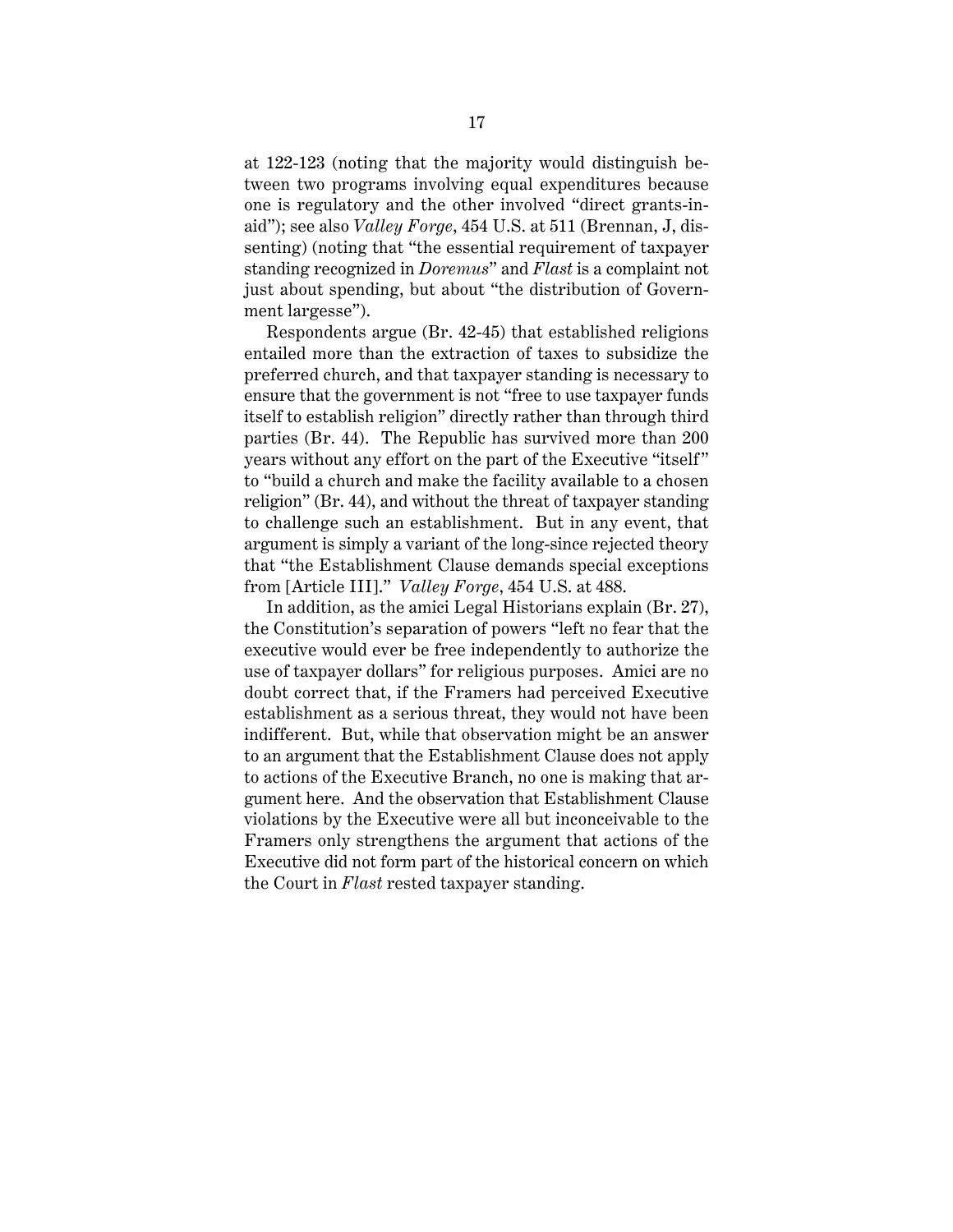The point of *Flast* was not that the central concern identified by the Court (*i.e.*, the "very 'extract[ion] and spend[ing]' of 'tax money' in aid of religion," *DaimlerChrysler*, 126 S. Ct. at 1865) was the only way that the Establishment Clause could be violated or even the only historical practice of concern to the Framers, but rather that this particular exercise of congressional power—unlike those giving rise to other alleged violations of the Establishment Clause—was sufficiently concrete and individualized and sufficiently analogous to a state-compelled tithe to give rise to Article III standing for taxpayers. Thus, while it is true that established churches involved more than tax subsidization, the relevant point for taxpayer standing purposes is the Framers' focus on that particular aspect of colonial establishments and the clear nexus between that practice and injury as a taxpayer.<sup>16</sup>

If *Flast* is narrowly limited to congressional exercises of taxing and spending authority that result in disbursements to outside entities, it can be defended as an application of normal Article III principles. In those circumstances, but those alone, the net effect of Congress's taxation and spending decisions can be analogized to a state-compelled tithe that a taxpayer would have standing to attack under ordinary Article III standing principles. But if *Flast* is expanded along the lines urged by respondents, then it can only be understood as an exception to—not an application of—ordinary Article III

 $16$  It is a matter of historical debate whether the Church of England was, as respondents and their amici assume, structurally subsumed within the British government, or was instead a heavily regulated and controlled external entity that would fit the *Flast* paradigm. See, *e.g.*, McConnell, *supra*, at 2112-2115. What is most relevant for present purposes is that the model for religious taxation that was most familiar to the Framers—and the subject of Madison's Remonstrance—was the ordered payment of taxes to local churches and church entities for their religious use, rather than the payment of such taxes to a centralized governmental entity for the salaries and administrative needs of government employees. Cf. *Everson* v. *Board of Educ.*, 330 U.S. 1, 41 (1947) (Rutledge, J., dissenting) ("Tithes had been the lifeblood of establishment before and after other compulsions disappeared.").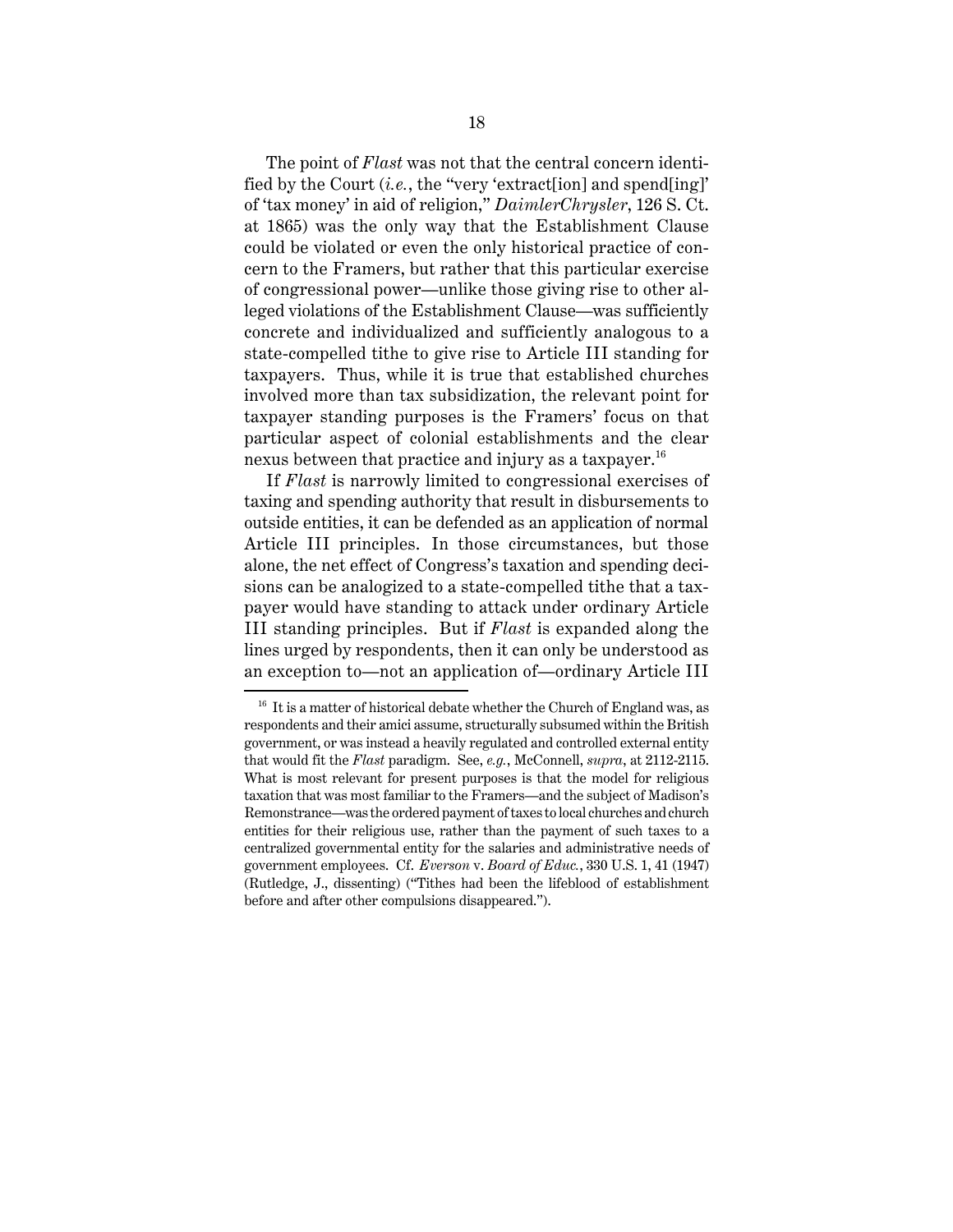standing principles. Needless to say, Article III courts are not free to fashion exceptions to the irreducible minimum requirements for Article III standing. Moreover, if the logic of *Flast* really requires the broad reading embraced by respondents and the court of appeals, then this Court must abide by the requirements of Article III, rather than the logic of *Flast*. Principles of *stare decisis* cannot justify the adverse possession of jurisdiction that is not granted to the courts by Article III.17

At bottom, respondents' complaint is not that the government itself is using tax dollars to finance the actual exercise of religion by third parties or even has taken any final, concrete agency action concerning funding for religious groups. Instead, respondents' central objection is to how government officials communicate and interact with other citizens and, in particular, Executive employees' alleged creation of a "climate" (Pet. App. 76a) that is intended to encourage eligible religious entities to participate, as they are legally entitled to do, in cooperative public programs. Their objection thus is not to the exercise of Congress's taxing and spending power as such, but to the words and actions of Executive Branch officials that respondents deem to be too favorable to religion in that they might induce other citizens to apply for federal funds, which might, in turn, someday result in some disbursement of taxpayer funds to some religious group. But when it comes to the Executive Branch's compliance with the Constitution in such routine functions, the taxpayer's interest is no different from that of the citizenry in general, all of whom have a right to—but not a chose in action to ensure—a government that obeys the Constitution. In other words, "the

<sup>&</sup>lt;sup>17</sup> In *Flast* itself, this Court justified "a fresh examination of the limitations upon standing to sue in a federal court and the application of those limitations to taxpayer suits" based only on "existence" of the "current debate" over the merits of *Frothingham*. See 392 U.S. at 94. *Flast* appears to have generated at least as much debate over its merits as *Frothingham*.